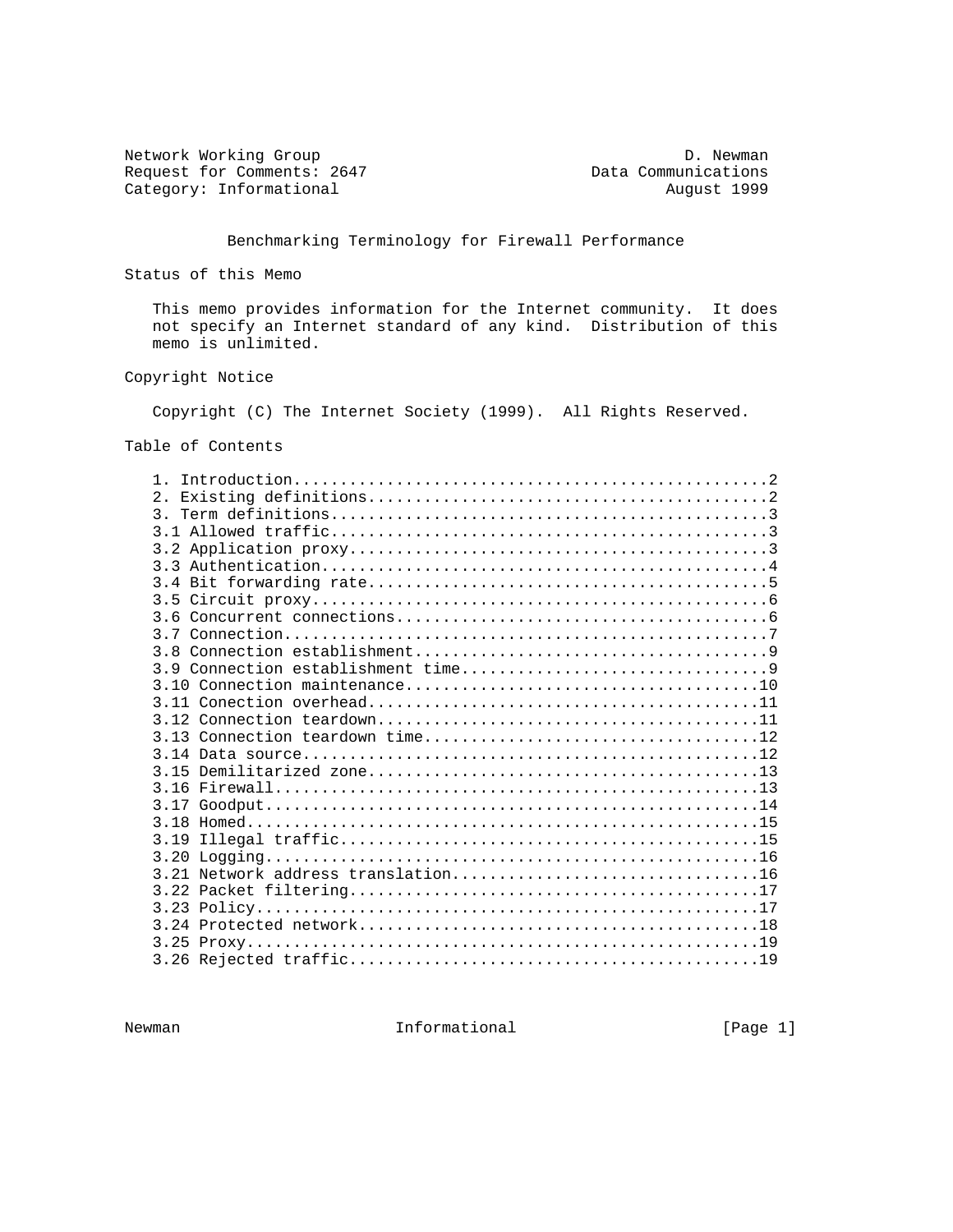#### 1. Introduction

 This document defines terms used in measuring the performance of firewalls. It extends the terminology already used for benchmarking routers and switches with definitions specific to firewalls.

 Forwarding rate and connection-oriented measurements are the primary metrics used in this document.

 Why do we need firewall performance measurements? First, despite the rapid rise in firewall deployment, there is no standard method of performance measurement. Second, implementations vary widely, making it difficult to do direct performance comparisons. Finally, more and more organizations are deploying firewalls on internal networks operating at relatively high speeds, while most firewall implementations remain optimized for use over relatively low-speed wide-area connections. As a result, users are often unsure whether the products they buy will stand up to relatively heavy loads.

## 2. Existing definitions

 This document uses the conceptual framework established in RFCs 1242 and 2544 (for routers) and RFC 2285 (for switches). The router and switch documents contain discussions of several terms relevant to benchmarking the performance of firewalls. Readers should consult the router and switch documents before making use of this document.

 This document uses the definition format described in RFC 1242, Section 2. The sections in each definition are: definition, discussion, measurement units (optional), issues (optional), and cross-references.

Newman **Informational Informational Informational** [Page 2]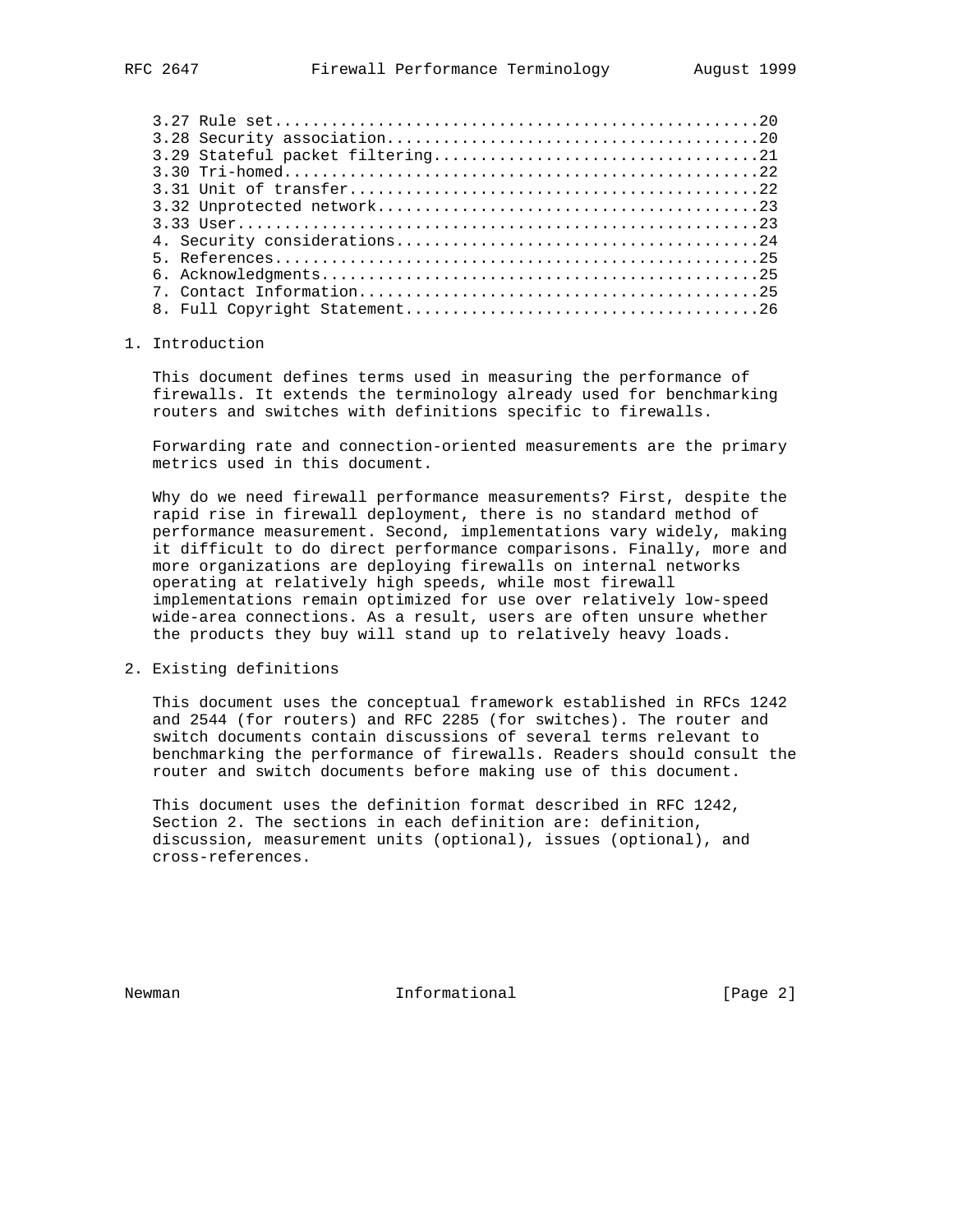# 3. Term definitions

3.1 Allowed traffic

Definition:

 Packets forwarded as a result of the rule set of the device under test/system under test (DUT/SUT).

Discussion:

 Firewalls typically are configured to forward only those packets explicitly permitted in the rule set. Forwarded packets must be included in calculating the bit forwarding rate or maximum bit forwarding rate of the DUT/SUT. All other packets must not be included in bit forwarding rate calculations.

 This document assumes 1:1 correspondence of allowed traffic offered to the DUT/SUT and forwarded by the DUT/SUT. There are cases where the DUT/SUT may forward more traffic than it is offered; for example, the DUT/SUT may act as a mail exploder or a multicast server. Any attempt to benchmark forwarding rates of such traffic must include a description of how much traffic the tester expects to be forwarded.

 Unit of measurement: not applicable

Issues:

 See also: policy rule set

3.2 Application proxy

### Definition:

 A proxy service that is set up and torn down in response to a client request, rather than existing on a static basis.

Discussion:

 Circuit proxies always forward packets containing a given port number if that port number is permitted by the rule set. Application proxies, in contrast, forward packets only once a connection has been established using some known protocol. When the connection closes, a firewall using applicaton proxies rejects individual packets, even if they contain port numbers allowed by a rule set.

Newman **Informational Informational Informational** [Page 3]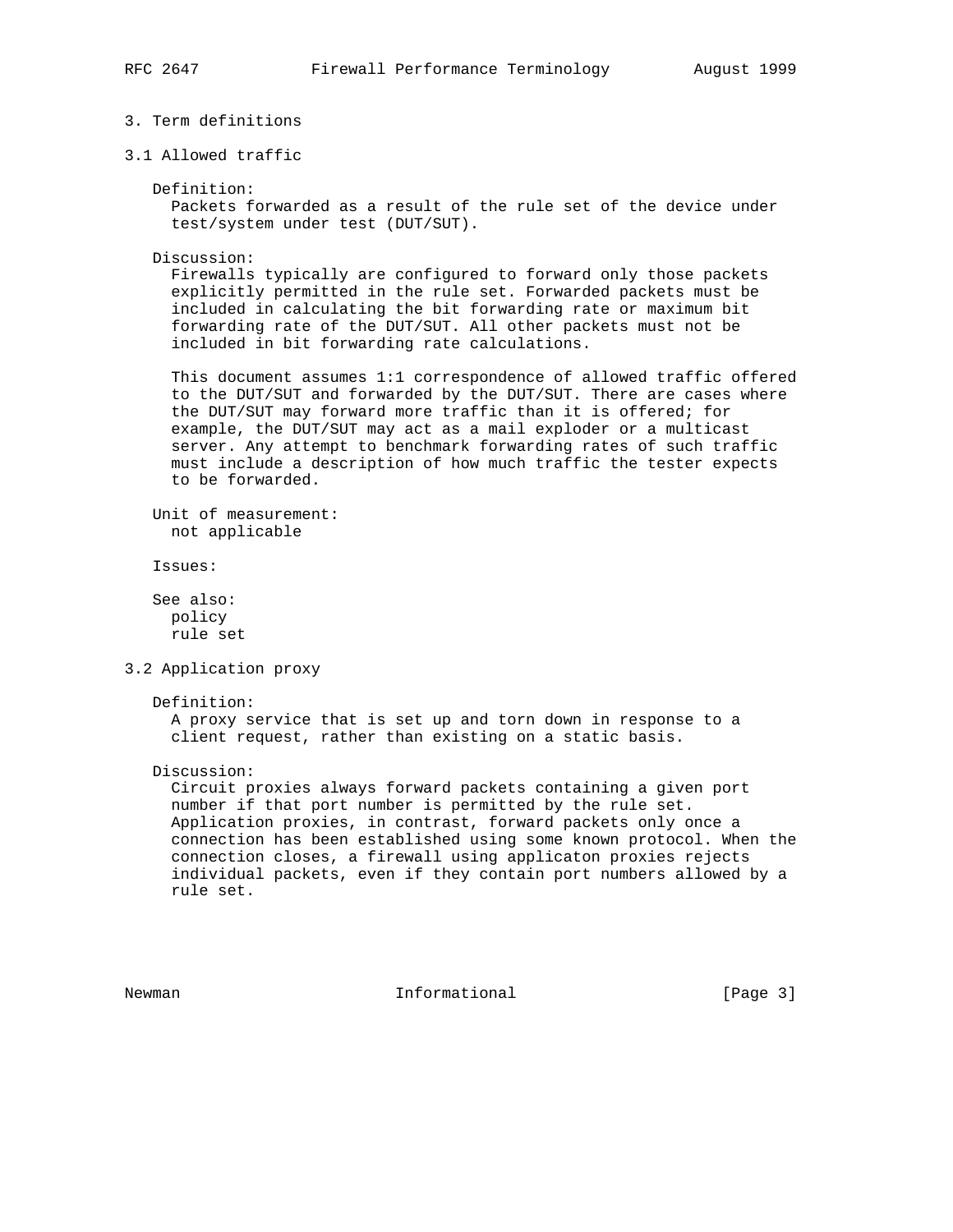Unit of measurement: not applicable Issues: circuit proxy rule sets See also: allowed traffic circuit proxy proxy rejected traffic rule set 3.3 Authentication Definition: The process of verifying that a user requesting a network resource is who he, she, or it claims to be, and vice versa. Discussion: Trust is a critical concept in network security. Any network resource (such as a file server or printer) typically requires authentication before granting access. Authentication takes many forms, including but not limited to IP addresses; TCP or UDP port numbers; passwords; external token authentication cards; and biometric identification such as signature, speech, or retina recognition systems. The entity being authenticated might be the client machine (for example, by proving that a given IP source address really is that address, and not a rogue machine spoofing that address) or a user (by proving that the user really is who he, she, or it claims to be). Servers might also authenticate themselves to clients. Testers should be aware that in an increasingly mobile society, authentication based on machine-specific criteria such as an IP address or port number is not equivalent to verifying that a given individual is making an access request. At this writing systems that verify the identity of users are typically external to the firewall, and may introduce additional latency to the overall SUT. Unit of measurement: not applicable

Issues:

Newman **Informational Informational Informational I**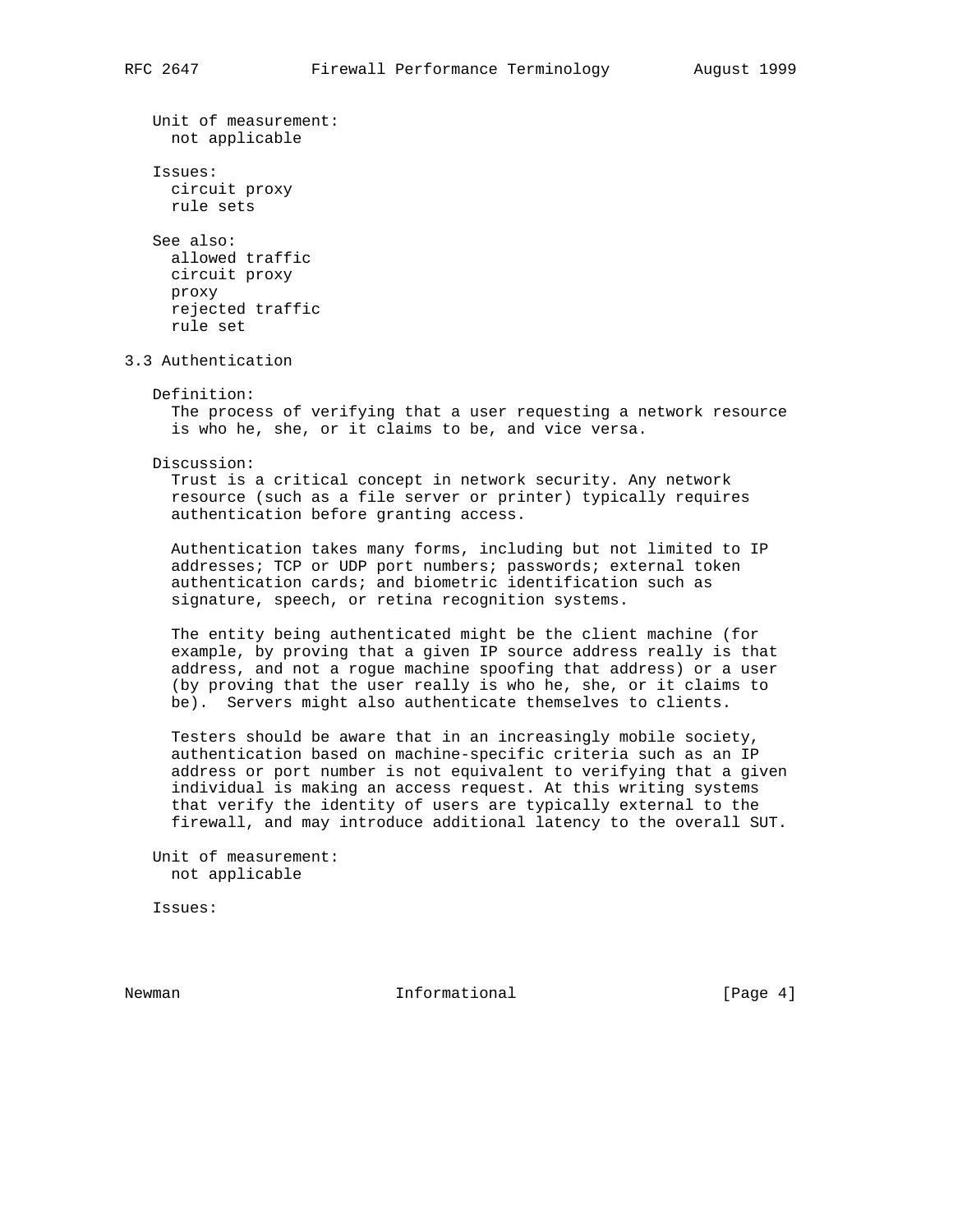See also: user

3.4 Bit forwarding rate

Definition:

 The number of bits per second of allowed traffic a DUT/SUT can be observed to transmit to the correct destination interface(s) in response to a specified offered load.

Discussion:

 This definition differs substantially from section 3.17 of RFC 1242 and section 3.6.1 of RFC 2285.

 Unlike both RFCs 1242 and 2285, this definition introduces the notion of different classes of traffic: allowed, illegal, and rejected (see definitions for each term). For benchmarking purposes, it is assumed that bit forwarding rate measurements include only allowed traffic.

 Unlike RFC 1242, there is no reference to lost or retransmitted data. Forwarding rate is assumed to be a goodput measurement, in that only data successfully forwarded to the destination interface is measured. Bit forwarding rate must be measured in relation to the offered load. Bit forwarding rate may be measured with differed load levels, traffic orientation, and traffic distribution.

 Unlike RFC 2285, this measurement counts bits per second rather than frames per second. Testers interested in frame (or frame-like) measurements should use units of transfer.

 Unit of measurement: bits per second

 Issues: Allowed traffic vs. rejected traffic

 See also: allowed traffic goodput illegal traffic rejected traffic unit of transfer

Newman **Informational Informational Informational** [Page 5]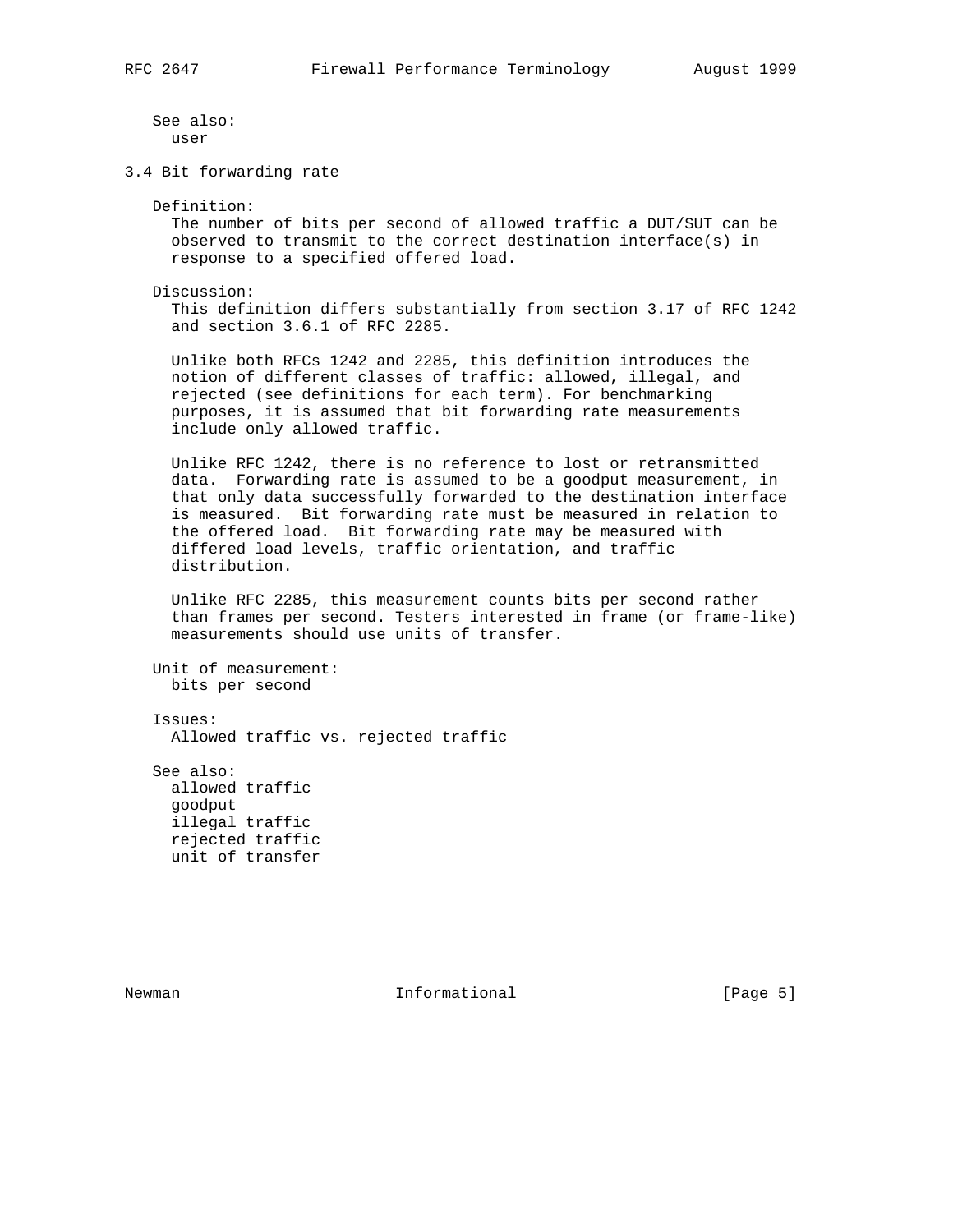3.5 Circuit proxy

```
 Definition:
      A proxy service that statically defines which traffic will be
      forwarded.
   Discussion:
      The key difference between application and circuit proxies is that
      the latter are static and thus will always set up a connection if
      the DUT/SUT's rule set allows it. For example, if a firewall's rule
      set permits ftp connections, a circuit proxy will always forward
      traffic on TCP port 20 (ftp-data) even if no control connection was
      first established on TCP port 21 (ftp-control).
   Unit of measurement:
     not applicable
    Issues:
     application proxy
     rule sets
    See also:
      allowed traffic
     application proxy
     proxy
     rejected traffic
      rule set
3.6 Concurrent connections
   Definition:
     The aggregate number of simultaneous connections between hosts
      across the DUT/SUT, or between hosts and the DUT/SUT.
   Discussion:
      The number of concurrent connections a firewall can support is just
      as important a metric for some users as maximum bit forwarding
      rate.
      While "connection" describes only a state and not necessarily the
      transfer of data, concurrency assumes that all existing connections
      are in fact capable of transferring data. If a data cannot be sent
      over a connection, that connection should not be counted toward the
      number of concurrent connections.
     Further, this definition assumes that the ability (or lack thereof)
      to transfer data on a given connection is solely the responsibility
     of the DUT/SUT. For example, a TCP connection that a DUT/SUT has
```
Newman **Informational Informational Informational** [Page 6]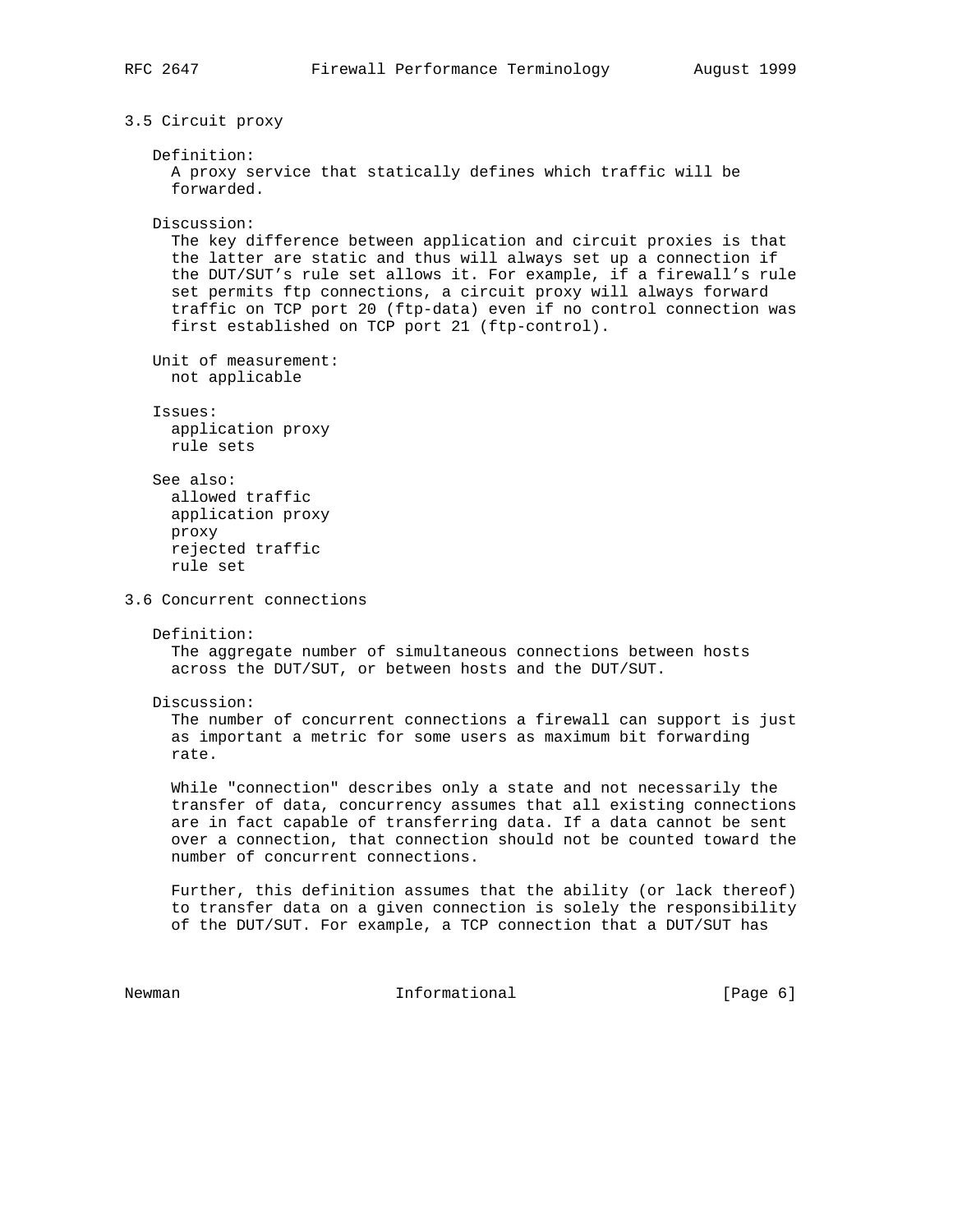left in a FIN\_WAIT\_2 state clearly should not be counted. But another connection that has temporarily stopped transferring data because some external device has restricted the flow of data is not necessarily defunct. The tester should take measures to isolate changes in connection state to those effected by the DUT/SUT.

 Unit of measurement: Concurrent connections Maximum number of concurrent connections

Issues:

 See also: connections connection establishment time connection overhead

## 3.7 Connection

 Definition: A state in which two hosts, or a host and the DUT/SUT, agree to

exchange data using a known protocol.

Discussion:

 A connection is an abstraction describing an agreement between two nodes: One agrees to send data and the other agrees to receive it.

 Connections might use TCP, but they don't have to. Other protocols such as ATM also might be used, either instead of or in addition to TCP connections.

 What constitutes a connection depends on the application. For a native ATM application, connections and virtual circuits may be synonymous. For TCP/IP applications on ATM networks (where multiple TCP connections may ride over a single ATM virtual circuit), the number of TCP connections may be the most important consideration.

 Additionally, in some cases firewalls may handle a mixture of native TCP and native ATM connections. In this situation, the wrappers around user data will differ. The most meaningful metric describes what an end-user will see.

 Data connections describe state, not data transfer. The existence of a connection does not imply that data travels on that connection at any given time, although if data cannot be forwarded on a previously established connection that connection should not be considered in any aggregrate connection count (see concurrent connections).

Newman **Informational Informational Informational** [Page 7]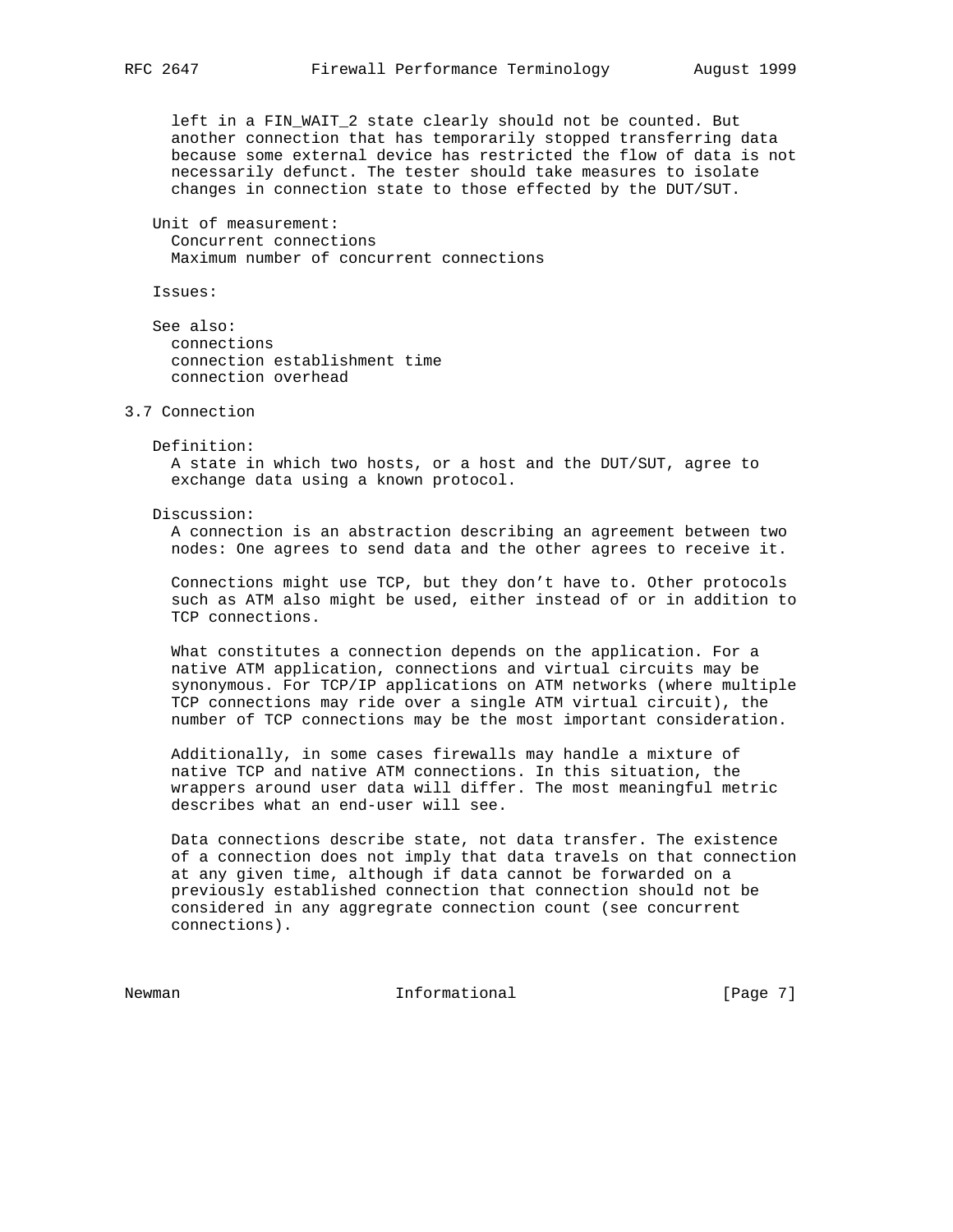A firewall's architecture dictates where a connection terminates. In the case of application or circuit proxy firewalls, a connection terminates at the DUT/SUT. But firewalls using packet filtering or stateful packet filtering designs act only as passthrough devices, in that they reside between two connection endpoints. Regardless of firewall architecture, the number of data connections is still relevant, since all firewalls perform some form of connection maintenance; at the very least, all check connection requests against their rule sets.

 Further, note that connection is not an atomic unit of measurement in that it does not describe the various steps involved in connection setup, maintenance, and teardown. Testers may wish to take separate measurements of each of these components.

 When benchmarking firewall performance, it's important to identify the connection establishment and teardown procedures, as these must not be included when measuring steady-state forwarding rates. Further, forwarding rates must be measured only after any security associations have been established.

 Though it seems paradoxical, connectionless protocols such as UDP may also involve connections, at least for the purposes of firewall performance measurement. For example, one host may send UDP packets to another across a firewall. If the destination host is listening on the correct UDP port, it receives the UDP packets. For the purposes of firewall performance measurement, this is considered a connection.

 Unit of measurement: concurrent connections connection connection establishment time maximum number of concurrent connections connection teardown time

 Issues: application proxy vs. stateful packet filtering TCP/IP vs. ATM

connection-oriented vs. connectionless

 See also: data source concurrent connections connection establishment

Newman **Informational Informational Informational I**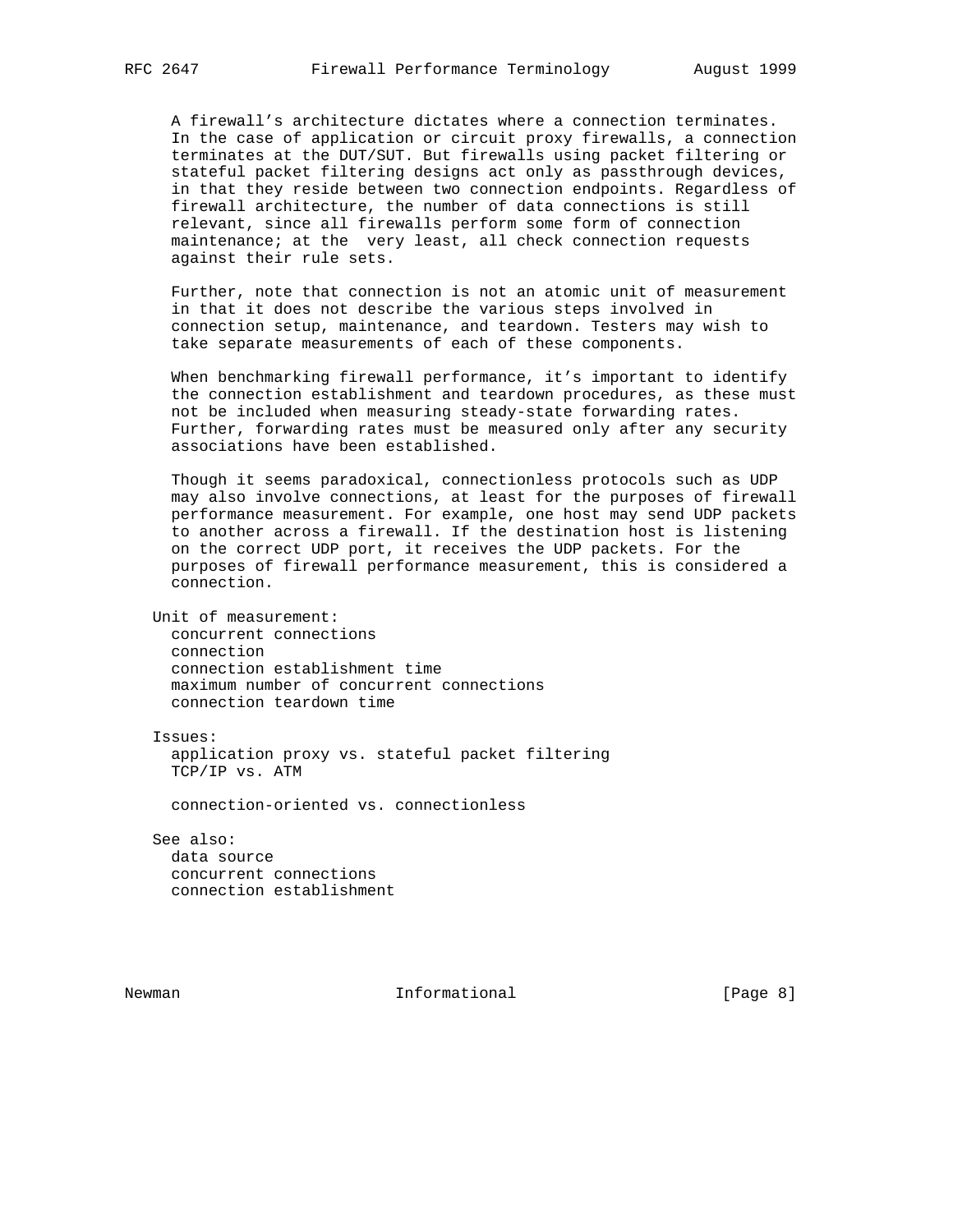```
 connection establishment time
      connection teardown
      connection teardown time
3.8 Connection establishment
   Definition:
      The data exchanged between hosts, or between a host and the
      DUT/SUT, to initiate a connection.
   Discussion:
      Connection-oriented protocols like TCP have a proscribed
      handshaking procedure when launching a connection. When
      benchmarking firewall performance, it is import to identify this
      handshaking procedure so that it is not included in measurements of
      bit forwarding rate or UOTs per second.
      Testers may also be interested in measurements of connection
      establishment time through or with a given DUT/SUT.
   Unit of measurement:
     not applicable
   See also:
     connection
      connection establishement time
      connection maintenance
      connection teardown
    Issues:
     not applicable
3.9 Connection establishment time
   Definition:
      The length of time needed for two hosts, or a host and the DUT/SUT,
      to agree to set up a connection using a known protocol.
   Discussion:
      Each connection-oriented protocol has its own defined mechanisms
      for setting up a connection. For purposes of benchmarking firewall
      performance, this shall be the interval between receipt of the
      first bit of the first octet of the packet carrying a connection
      establishment request on a DUT/SUT interface until transmission of
     the last bit of the last octet of the last packet of the connection
      setup traffic headed in the opposite direction.
```
Newman **Informational Informational Informational I**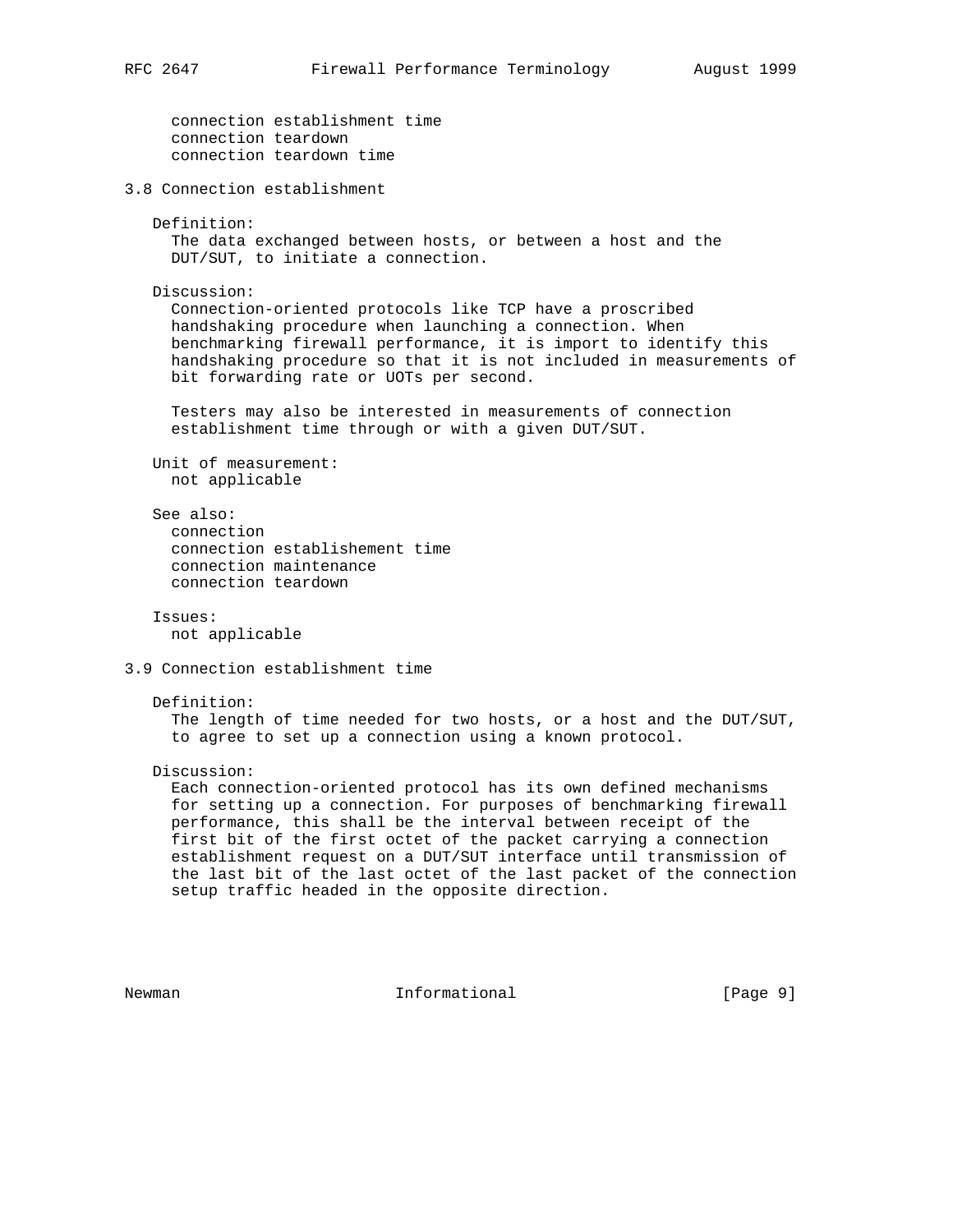This definition applies only to connection-oriented protocols such as TCP. For connectionless protocols such as UDP, the notion of connection establishment time is not meaningful.

 Unit of measurement: Connection establishment time

Issues:

 See also: concurrent connections connection connection maintenance

3.10 Connection maintenance

```
 Definition:
```
 The data exchanged between hosts, or between a host and the DUT/SUT, to ensure a connection is kept alive.

Discussion:

 Some implementations of TCP and other connection-oriented protocols use "keep-alive" data to maintain a connection during periods where no user data is exchanged.

 When benchmarking firewall performance, it is useful to identfy connection maintenance traffic as distinct from UOTs per second. Given that maintenance traffic may be characterized by short bursts at periodical intervals, it may not be possible to describe a steady-state forwarding rate for maintenance traffic. One possible approach is to identify the quantity of maintenance traffic, in bytes or bits, over a given interval, and divide through to derive a measurement of maintenance traffic forwarding rate.

```
 Unit of measurement:
   maintenance traffic
   forwarding rate
```
 See also: connection connection establishment time connection teardown connection teardown time

 Issues: not applicable

Newman 10 1nformational [Page 10]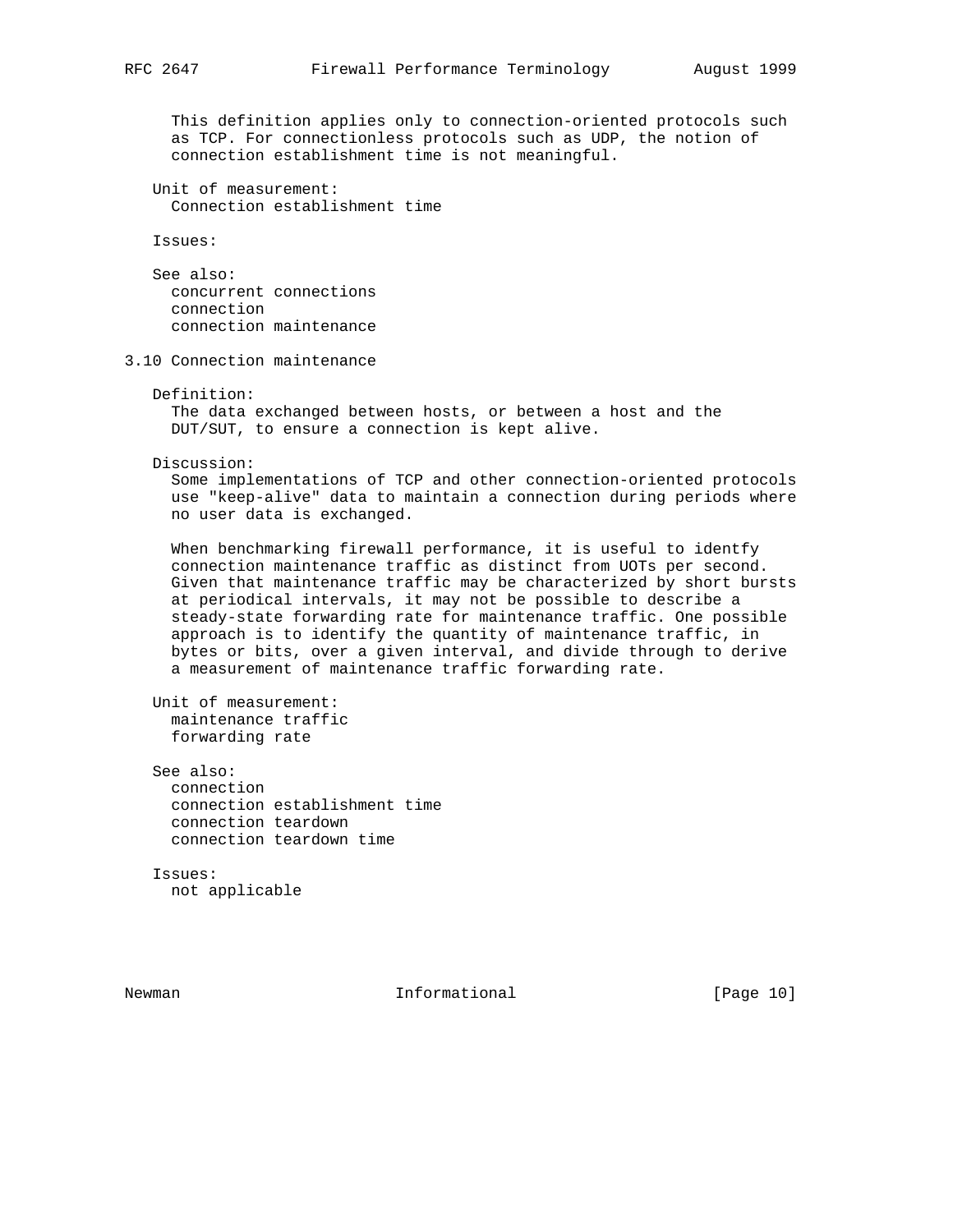# 3.11 Connection overhead

#### Definition:

 The degradation in bit forwarding rate, if any, observed as a result of the addition of one connection between two hosts through the DUT/SUT, or the addition of one connection from a host to the DUT/SUT.

#### Discussion:

 The memory cost of connection establishment and maintenance is highly implementation-specific. This metric is intended to describe that cost in a method visible outside the firewall.

 It may also be desirable to invert this metric to show the performance improvement as a result of tearing down one connection.

 Unit of measurement: bit forwarding rate

Issues:

## 3.12 Connection teardown

#### Definition:

 The data exchanged between hosts, or between a host and the DUT/SUT, to close a connection.

## Discussion:

 Connection-oriented protocols like TCP follow a stated procedure when ending a connection. When benchmarking firewall performance, it is important to identify the teardown procedure so that it is not included in measurements of bit forwarding rate or UOTs per second.

 Testers may also be interested in measurements of connection teardown time through or with a given DUT/SUT.

```
 Unit of measurement:
  not applicable
```
 See also: connection teardown time

 Issues: not applicable

Newman 10 1nformational [Page 11]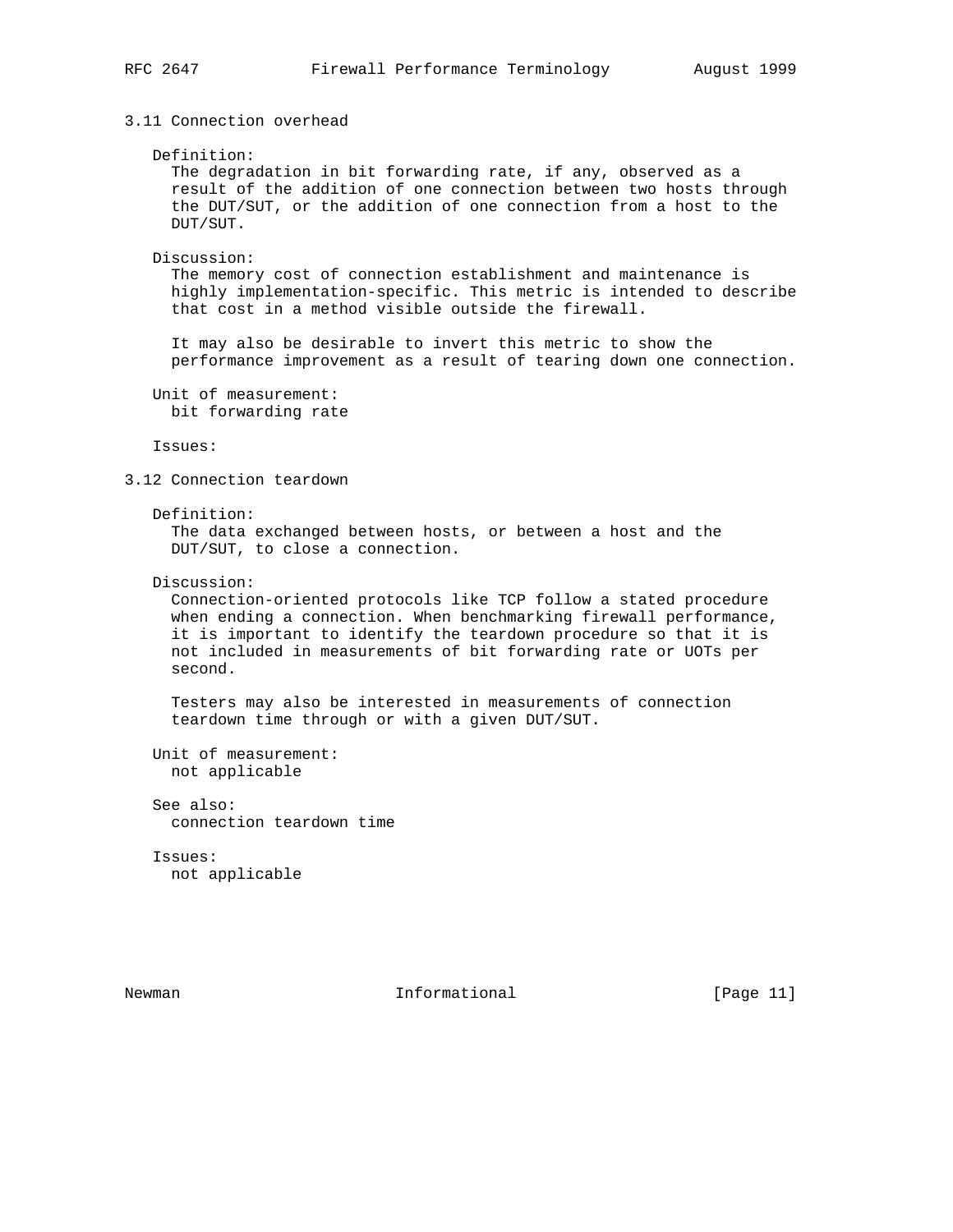```
3.13 Connection teardown time
```

```
 Definition:
```
 The length of time needed for two hosts, or a host and the DUT/SUT, to agree to tear down a connection using a known protocol.

```
 Discussion:
```
 Each connection-oriented protocol has its own defined mechanisms for dropping a connection. For purposes of benchmarking firewall performance, this shall be the interval between receipt of the first bit of the first octet of the packet carrying a connection teardown request on a DUT/SUT interface until transmission of the last bit of the last octet of the last packet of the connection teardown traffic headed in the opposite direction.

 This definition applies only to connection-oriented protocols such as TCP. For connectionless protocols such as UDP, the notion of connection teardown time is not meaningful.

 Unit of measurement: Connection teardown time

Issues:

```
 See also:
  concurrent connections
   connection
   connection maintenance
```
3.14 Data source

```
 Definition:
   A host capable of generating traffic to the DUT/SUT.
```
Discussion:

 One data source may emulate multiple users or hosts. In addition, one data source may offer traffic to multiple network interfaces on the DUT/SUT.

 The term "data source" is deliberately independent of any number of users. It is useful to think of data sources simply as traffic generators, without any correlation to any given number of users.

 Unit of measurement: not applicable

 Issues: user

Newman 10 1nformational [Page 12]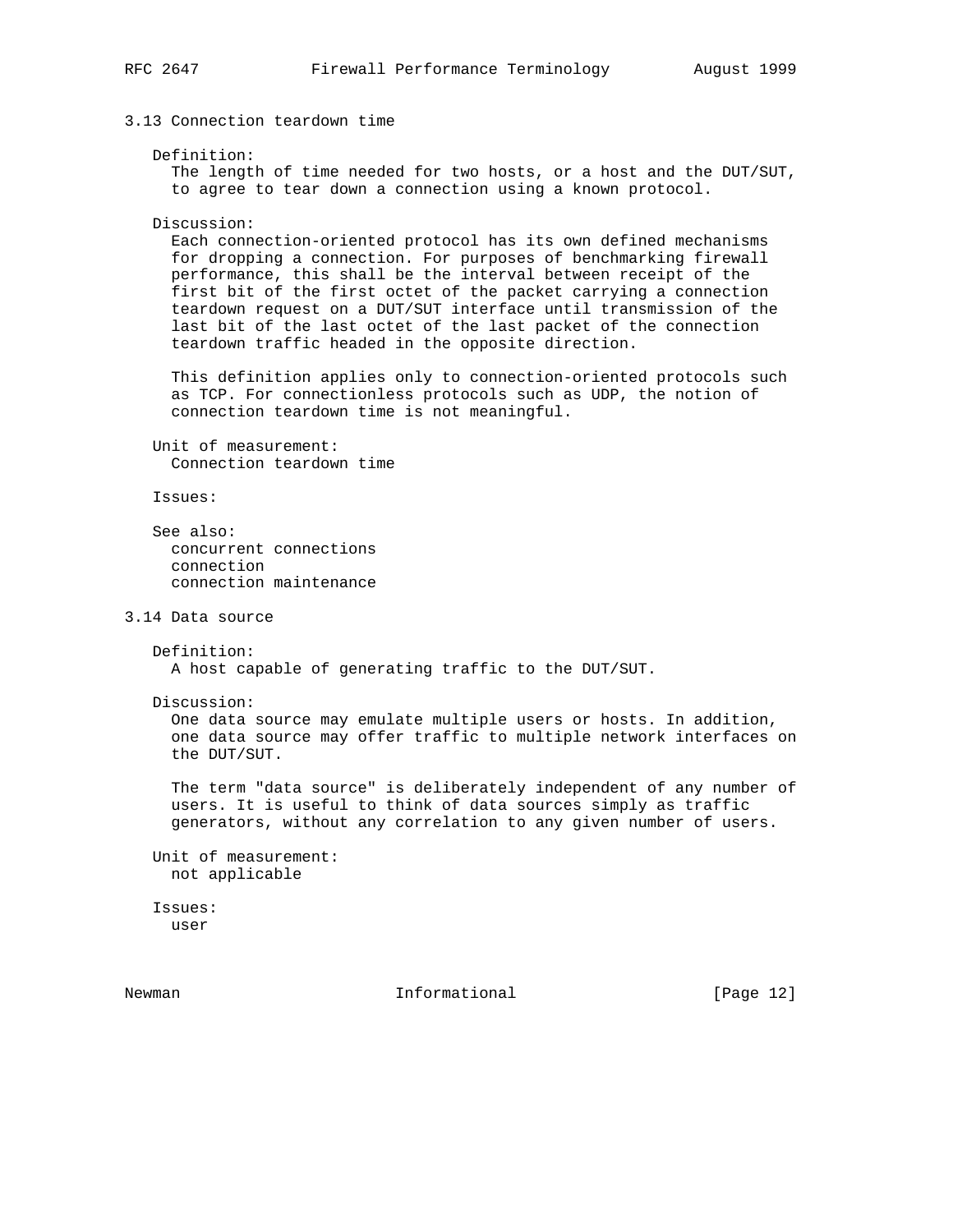See also: connection user 3.15 Demilitarized zone Definition: A network segment or segments located between protected and unprotected networks. Discussion: As an extra security measure, networks may be designed such that protected and unprotected segments are never directly connected. Instead, firewalls (and possibly public resources such as HTTP or FTP servers) reside on a so-called DMZ network. DMZ networks are sometimes called perimeter networks. Unit of measurement: not applicable Issues: Homed See also: protected network unprotected network 3.16 Firewall Definition: A device or group of devices that enforces an access control policy between networks. Discussion: While there are many different ways to accomplish it, all firewalls do the same thing: control access between networks. The most common configuration involves a firewall connecting two segments (one protected and one unprotected), but this is not the only possible configuration. Many firewalls support tri-homing, allowing use of a DMZ network. It is possible for a firewall to accommodate more than three interfaces, each attached to a different network segment. The criteria by which access are controlled are not specified here. Typically this has been done using network- or transport-layer criteria (such as IP subnet or TCP port number), but there is no Newman 10 1nformational [Page 13]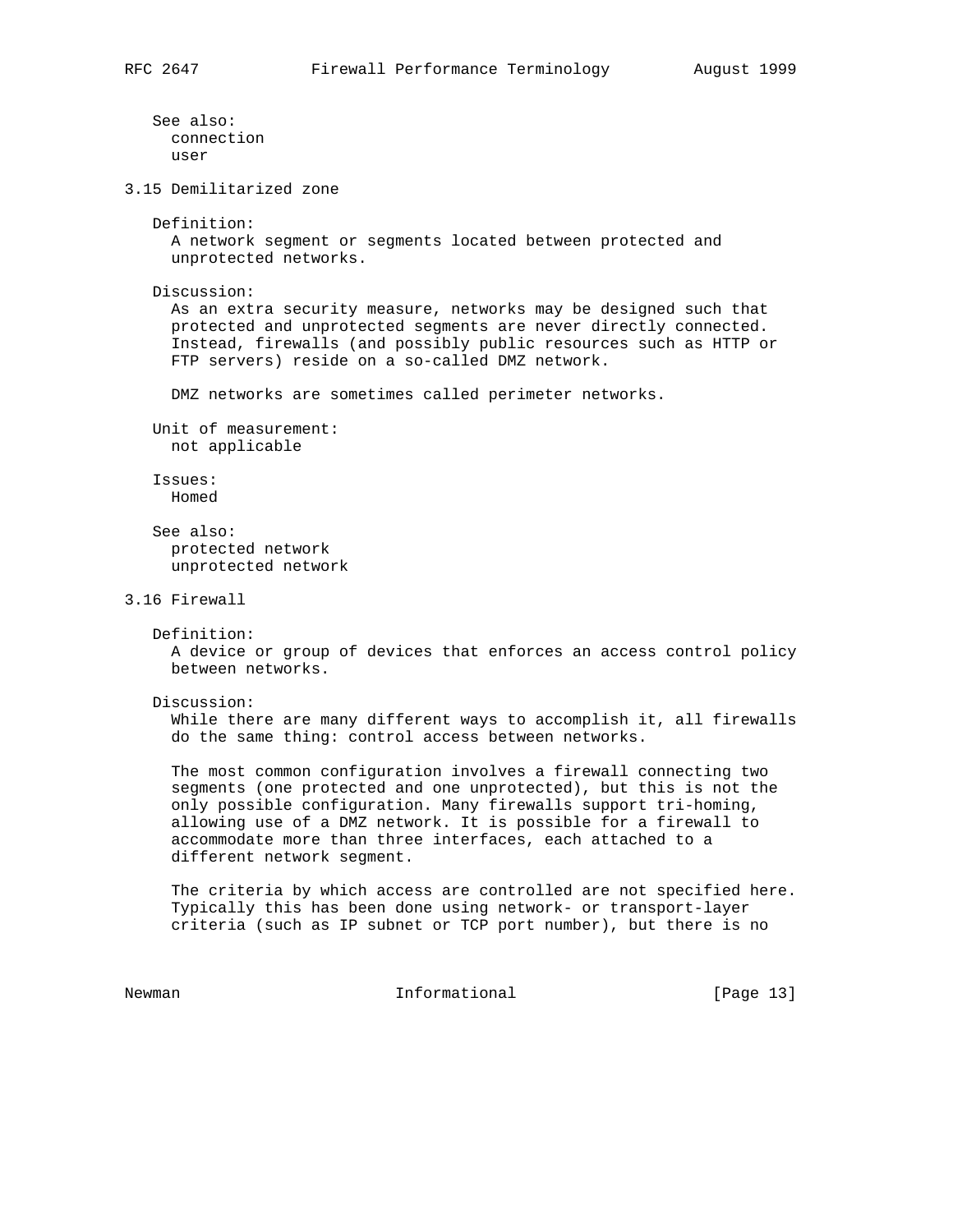reason this must always be so. A growing number of firewalls are controlling access at the application layer, using user identification as the criterion. And firewalls for ATM networks may control access based on data link-layer criteria.

 Unit of measurement: not applicable

Issues:

 See also: DMZ tri-homed user

3.17 Goodput

#### Definition:

 The number of bits per unit of time forwarded to the correct destination interface of the DUT/SUT, minus any bits lost or retransmitted.

Discussion:

 Firewalls are generally insensitive to packet loss in the network. As such, measurements of gross bit forwarding rates are not meaningful since (in the case of proxy-based and stateful packet filtering firewalls) a receiving endpoint directly attached to a DUT/SUT would not receive any data dropped by the DUT/SUT.

 The type of traffic lost or retransmitted is protocol-dependent. TCP and ATM, for example, request different types of retransmissions. Testers must observe retransmitted data for the protocol in use, and subtract this quantity from measurements of gross bit forwarding rate.

 Unit of measurement: bits per second

 Issues: allowed vs. rejected traffic

 See also: allowed traffic bit forwarding rate rejected traffic

Newman 10 1nformational [Page 14]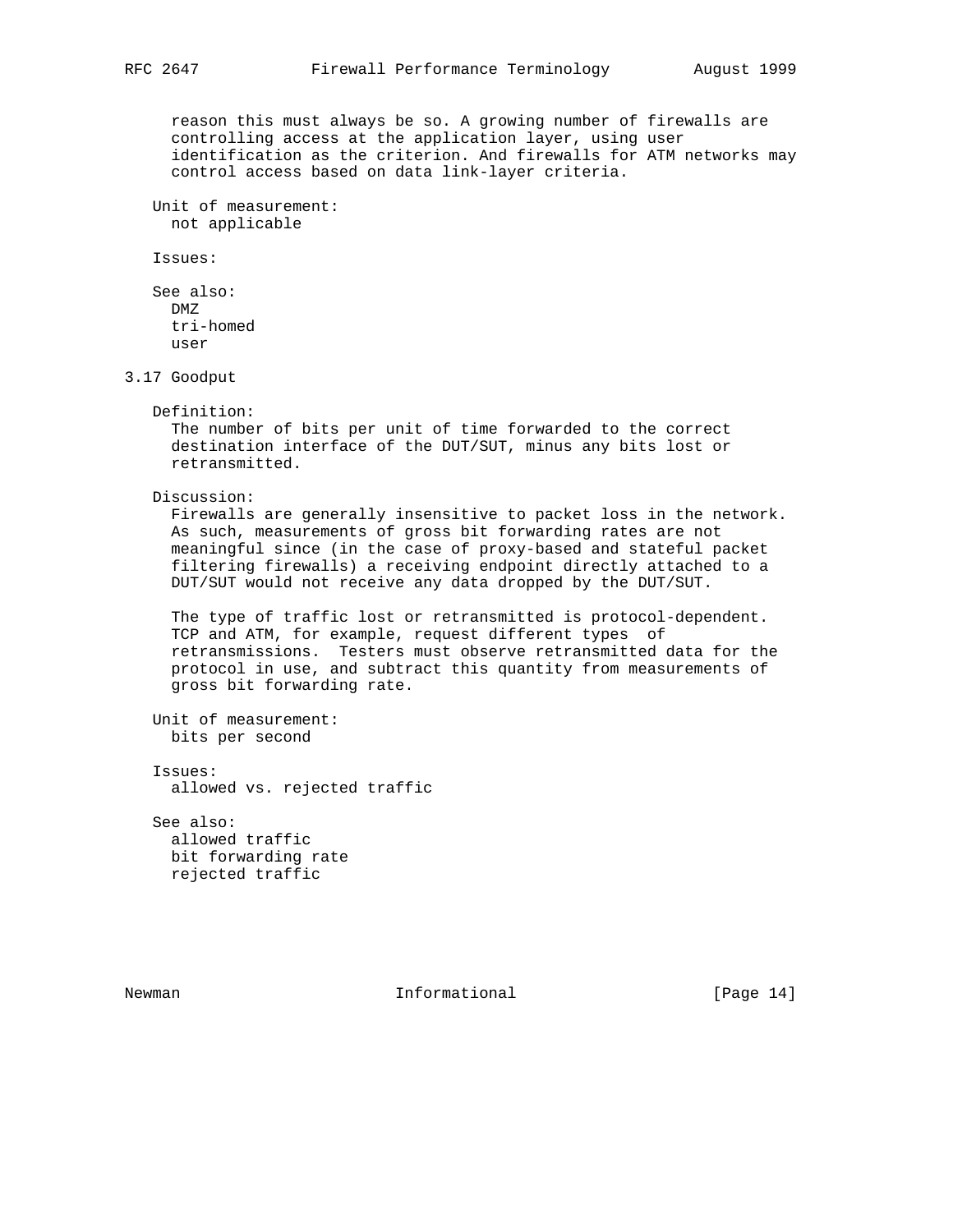3.18 Homed

```
 Definition:
   The number of logical interfaces a DUT/SUT contains.
 Discussion:
```
 Firewalls typically contain at least two logical interfaces. In network topologies where a DMZ is used, the firewall usually contains at least three interfaces and is said to be tri-homed. Additional interfaces would make a firewall quad-homed, quint homed, and so on.

 It is theoretically possible for a firewall to contain one physical interface and multiple logical interfaces. This configuration is discouraged for testing purposes because of the difficulty in verifying that no leakage occurs between protected and unprotected segments.

 Unit of measurement: not applicable

Issues:

 See also: tri-homed

3.19 Illegal traffic

```
 Definition:
  Packets specified for rejection in the rule set of the DUT/SUT.
```
Discussion:

 A buggy or misconfigured firewall might forward packets even though its rule set specifies that these packets be dropped. Illegal traffic differs from rejected traffic in that it describes all traffic specified for rejection by the rule set, while rejected traffic specifies only those packets actually dropped by the DUT/SUT.

 Unit of measurement: not applicable

Issues:

Newman 10 1nformational [Page 15]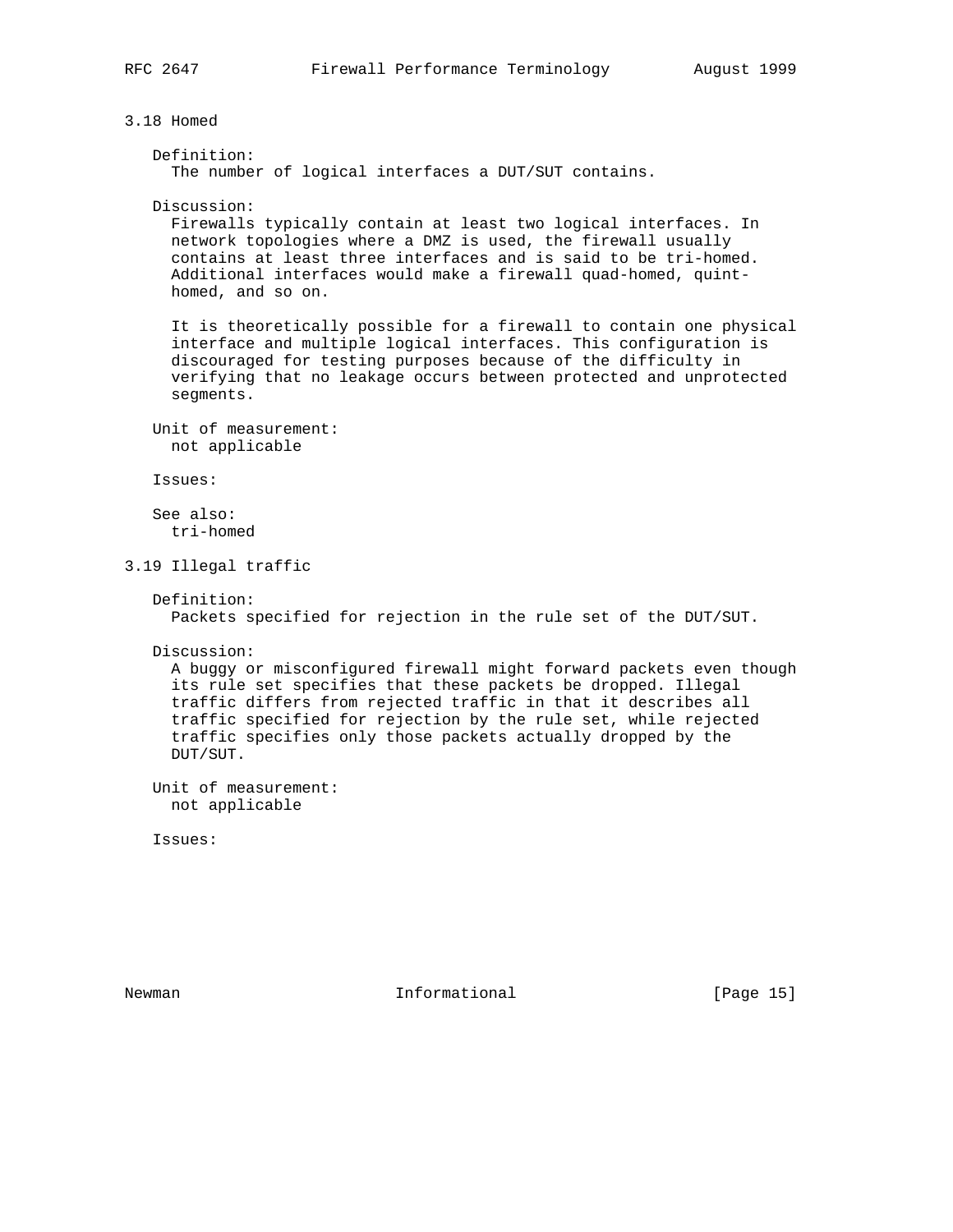```
 See also:
     accepted traffic
      policy
     rejected traffic
     rule set
3.20 Logging
    Definition:
      The recording of user requests made to the firewall.
   Discussion:
      Firewalls typically log all requests they handle, both allowed and
      rejected. For many firewall designs, logging requires a significant
      amount of processing overhead, especially when complex rule sets
      are in use.
      The type and amount of data logged varies by implementation.
      Testers may find it desirable to log equivalent data when comparing
      different DUT/SUTs.
      Some systems allow logging to take place on systems other than the
     DUT/SUT.
    Unit of measurement:
     not applicable
    Issues:
     rule sets
    See also:
     allowed traffic
      connection
     rejected traffic
3.21 Network address translation
    Definition:
      A method of mapping one or more private, reserved IP addresses to
      one or more public IP addresses.
   Discussion:
      In the interest of conserving the IPv4 address space, RFC 1918
     proposed the use of certain private (reserved) blocks of IP
      addresses. Connections to public networks are made by use of a
      device that translates one or more RFC 1918 addresses to one or
     more public addresses--a network address translator (NAT).
Newman 1nformational [Page 16]
```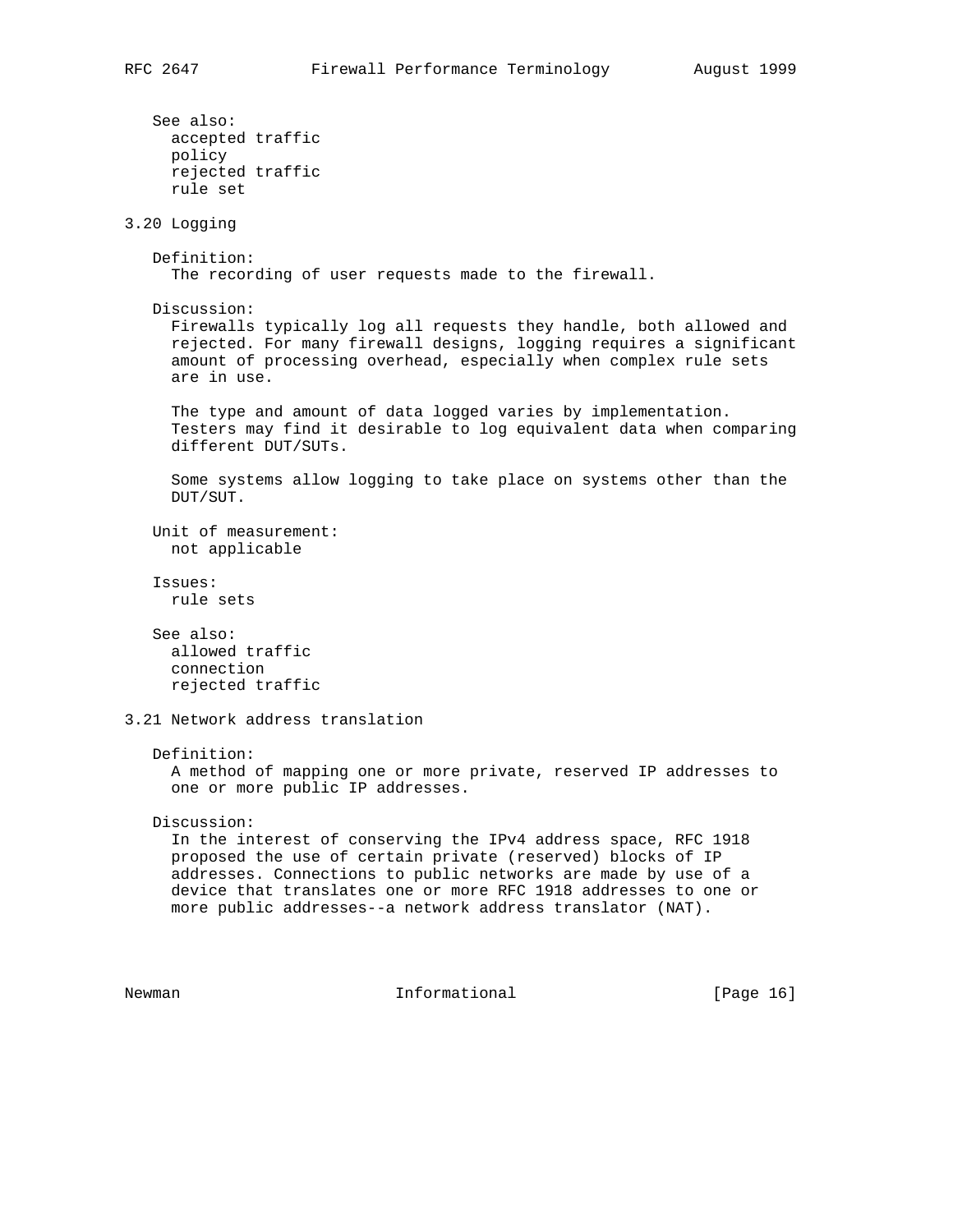The use of private addressing also introduces a security benefit in that RFC 1918 addresses are not visible to hosts on the public Internet. Some NAT implementations are computationally intensive, and may affect bit forwarding rate. Unit of measurement: not applicable Issues: See also: 3.22 Packet filtering Definition: The process of controlling access by examining packets based on the content of packet headers. Discussion: Packet-filtering devices forward or deny packets based on information in each packet's header, such as IP address or TCP port number. A packet-filtering firewall uses a rule set to determine which traffic should be forwarded and which should be blocked. Unit of measurement: not applicable Issues: static vs. stateful packet filtering See also: application proxy circuit proxy proxy rule set stateful packet filtering 3.23 Policy Definition: A document defining acceptable access to protected, DMZ, and unprotected networks.

Newman 10 1nformational [Page 17]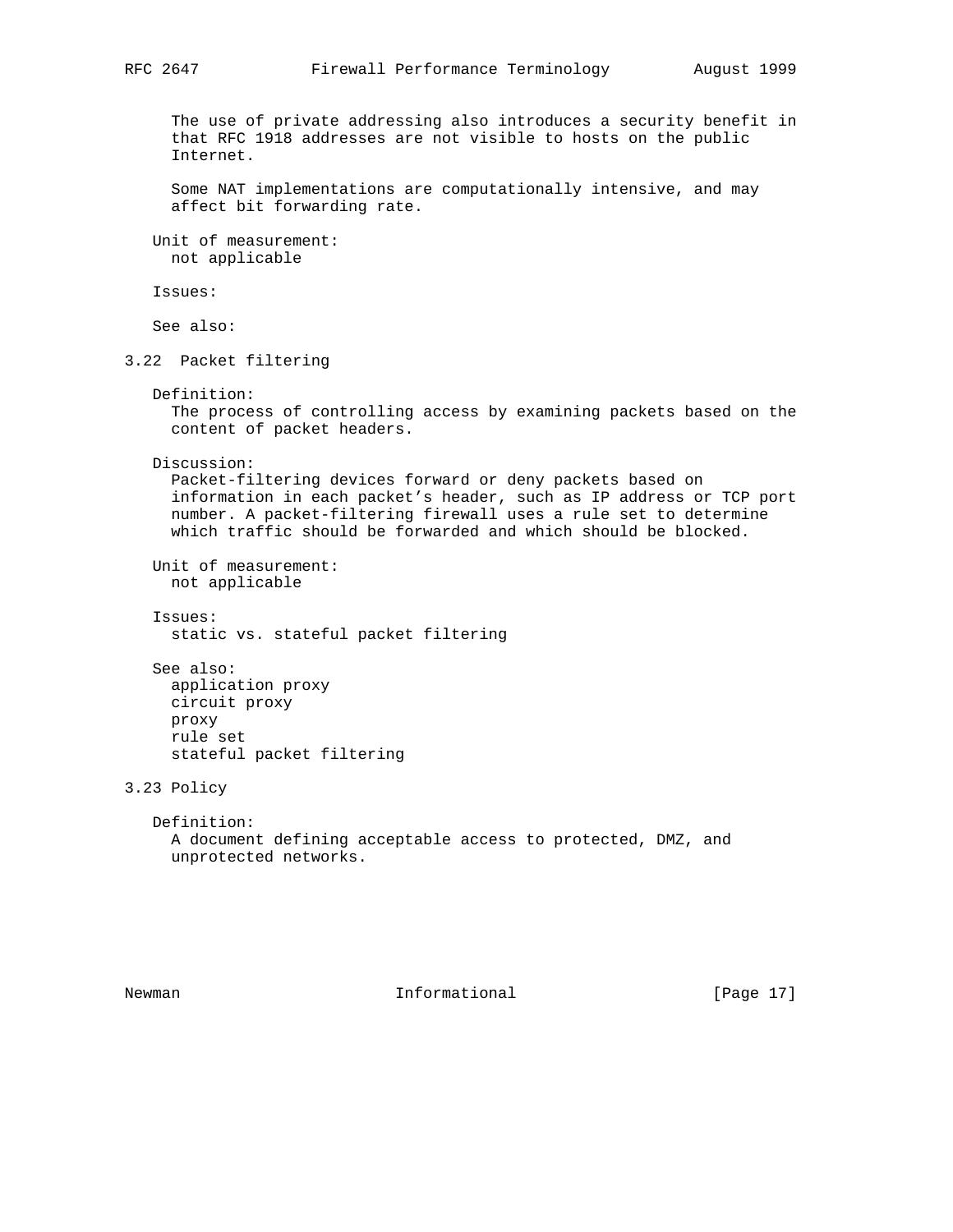Discussion:

 Security policies generally do not spell out specific configurations for firewalls; rather, they set general guidelines for what is and is not acceptable network access.

 The actual mechanism for controlling access is usually the rule set implemented in the DUT/SUT.

 Unit of measurement: not applicable

Issues:

 See also: rule set

3.24 Protected network

Definition:

 A network segment or segments to which access is controlled by the DUT/SUT.

Discussion:

 Firewalls are intended to prevent unauthorized access either to or from the protected network. Depending on the configuration specified by the policy and rule set, the DUT/SUT may allow hosts on the protected segment to act as clients for servers on either the DMZ or the unprotected network, or both.

 Protected networks are often called "internal networks." That term is not used here because firewalls increasingly are deployed within an organization, where all segments are by definition internal.

Unit of measurement:

not applicable

Issues:

 See also: demilitarized zone (DMZ) unprotected network policy rule set unprotected network

Newman 10 1nformational [Page 18]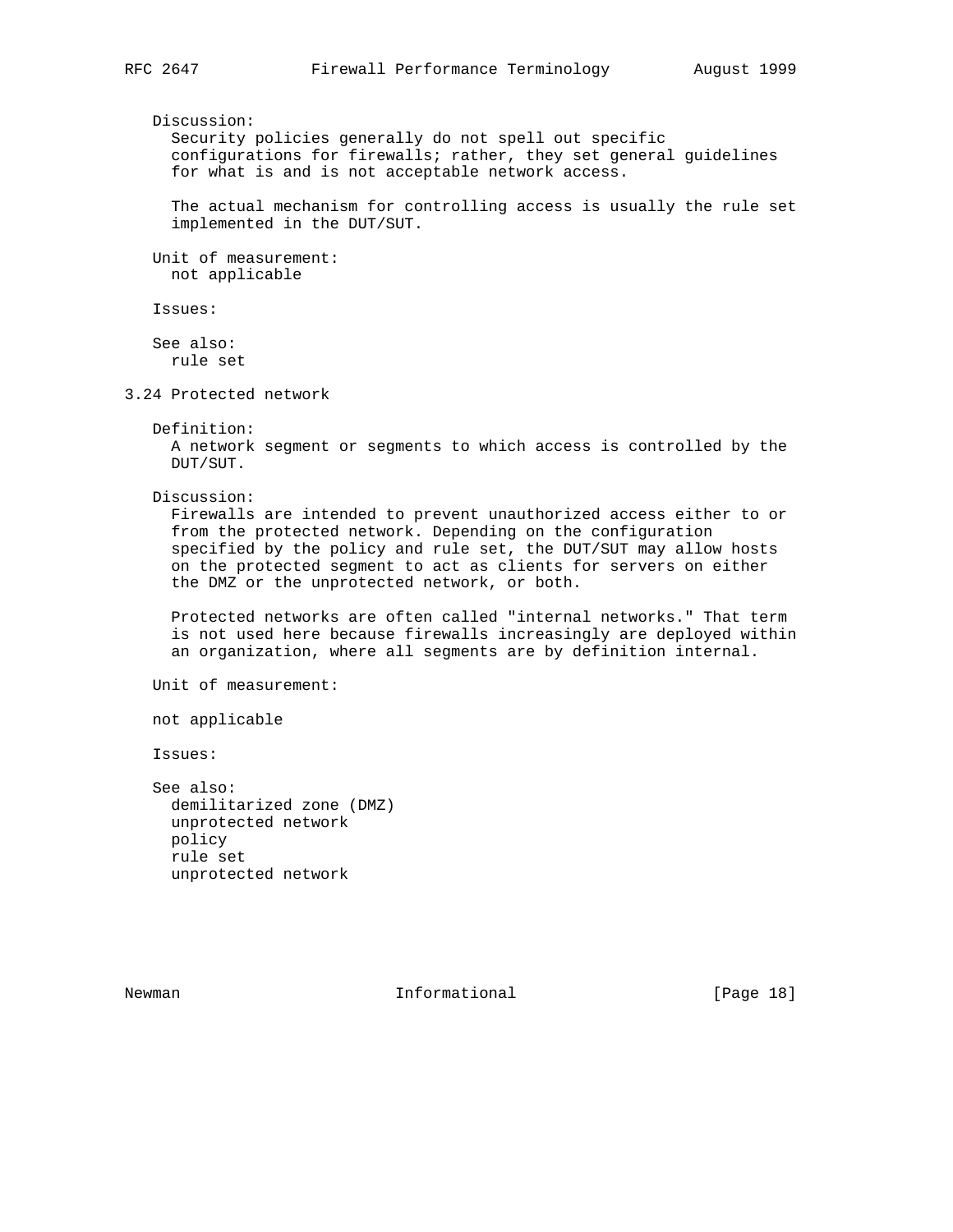3.25 Proxy Definition: A request for a connection made on behalf of a host. Discussion: Proxy-based firewalls do not allow direct connections between hosts. Instead, two connections are established: one between the client host and the DUT/SUT, and another between the DUT/SUT and server host. As with packet-filtering firewalls, proxy-based devices use a rule set to determine which traffic should be forwarded and which should be rejected. There are two types of proxies: application proxies and circuit proxies. Unit of measurement: not applicable Issues: application See also: application proxy circuit proxy packet filtering stateful packet filtering 3.26 Rejected traffic Definition: Packets dropped as a result of the rule set of the DUT/SUT. Discussion: For purposes of benchmarking firewall performance, it is expected that firewalls will reject all traffic not explicitly permitted in the rule set. Dropped packets must not be included in calculating the bit forwarding rate or maximum bit forwarding rate of the DUT/SUT. Unit of measurement: not applicable Issues: Newman 10 1nformational [Page 19]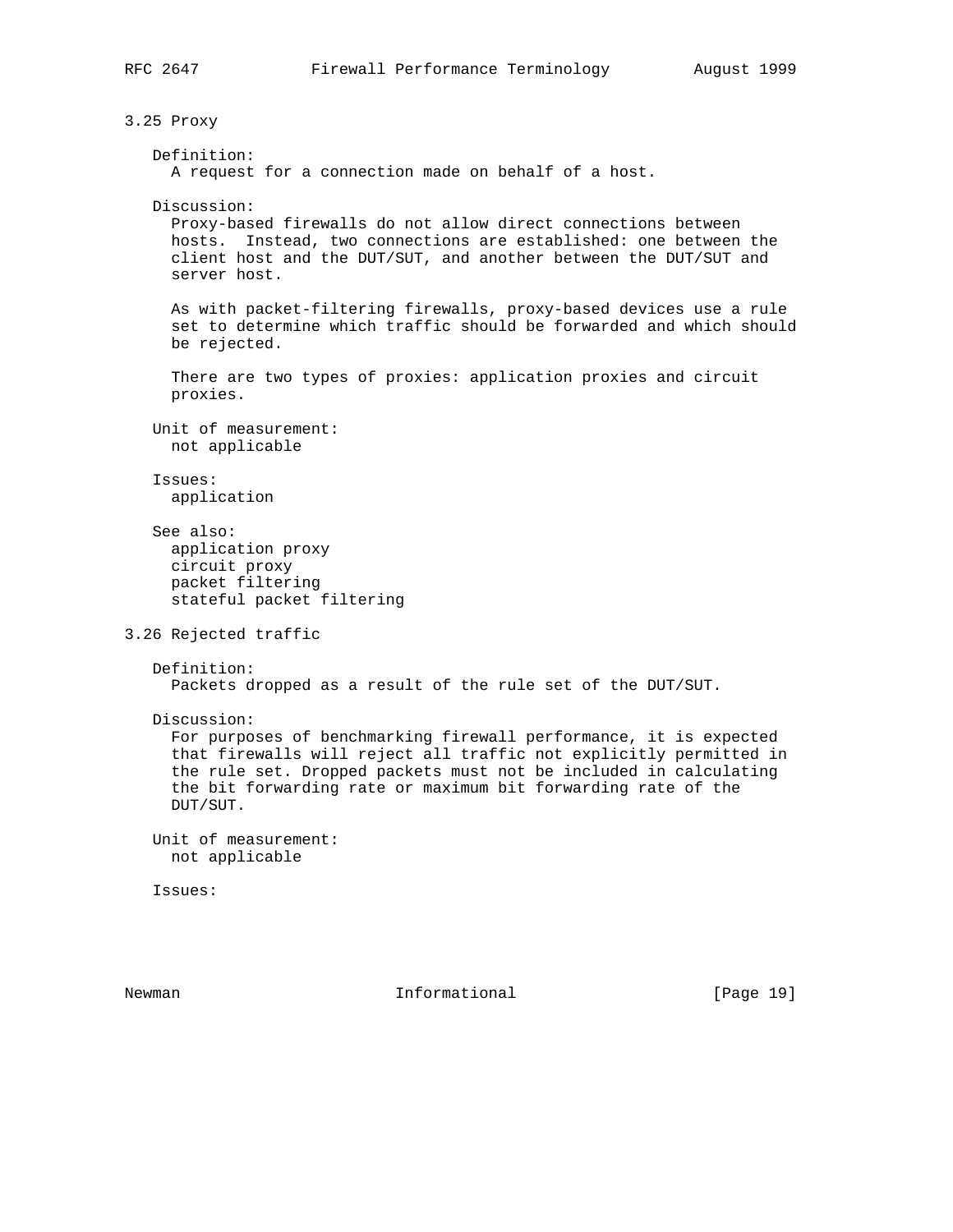```
 See also:
     allowed traffic
      illegal traffic
     policy
     rule set
3.27 Rule set
   Definition:
      The collection of access control rules that determines which
      packets the DUT/SUT will forward and which it will reject.
   Discussion:
      Rule sets control access to and from the network interfaces of the
      DUT/SUT. By definition, rule sets do not apply equally to all
      network interfaces; otherwise there would be no need for the
      firewall. For benchmarking purposes, a specific rule set is
     typically applied to each network interface in the DUT/SUT.
     The tester must describe the complete contents of the rule set of
     each DUT/SUT.
      To ensure measurements reflect only traffic forwarded by the
     DUT/SUT, testers are encouraged to include a rule denying all
      access except for those packets allowed by the rule set.
   Unit of measurement:
     not applicable
   Issues:
   See also:
     allowed traffic
     demilitarized zone (DMZ)
     illegal traffic
     policy
     protected network
      rejected traffic
     unprotected network
3.28 Security association
   Definition:
     The set of security information relating to a given network
      connection or set of connections.
```
Newman 10 1nformational [Page 20]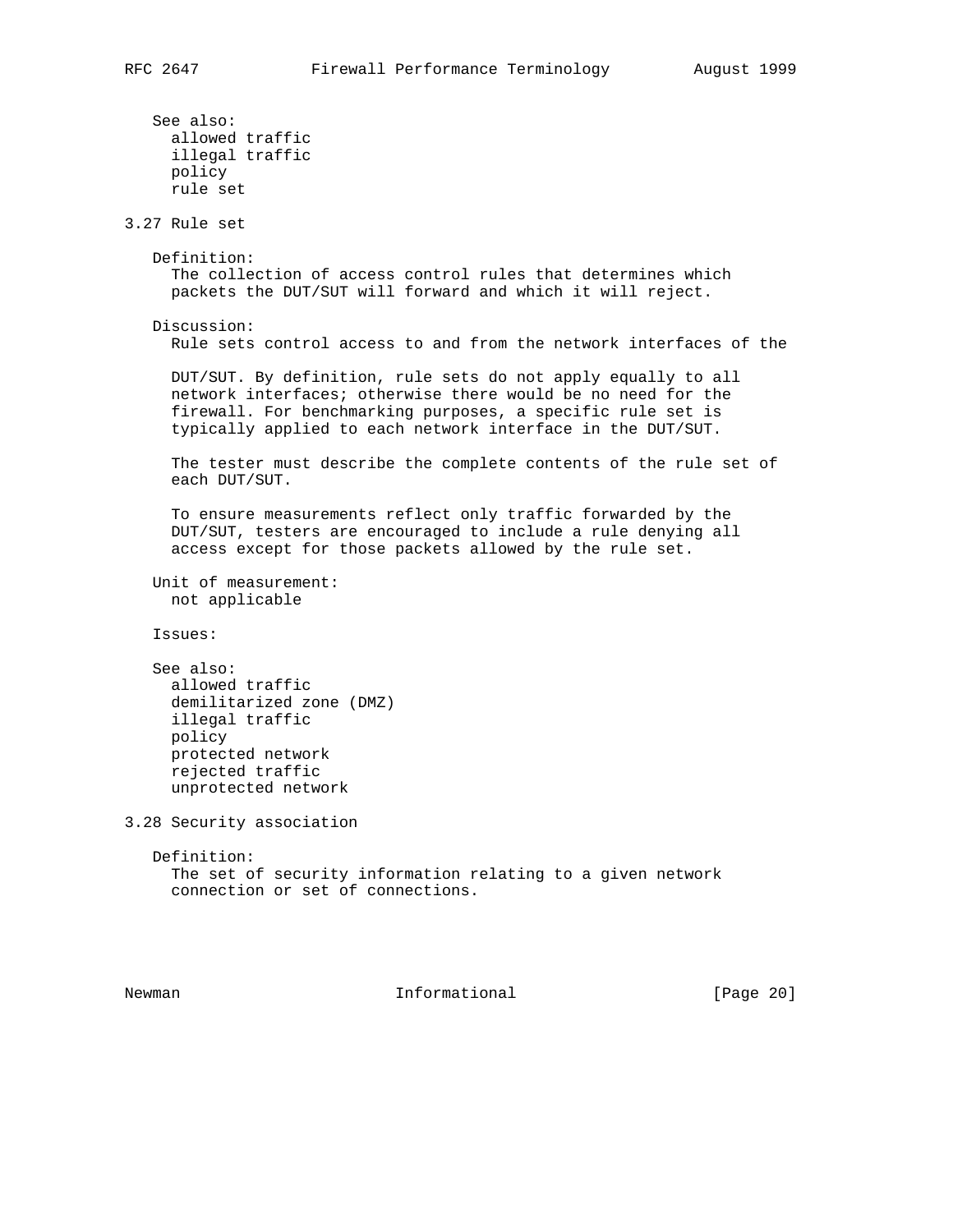Discussion: This definition covers the relationship between policy and connections. Security associations (SAs) are typically set up during connection establishment, and they may be reiterated or revoked during a connection. For purposes of benchmarking firewall performance, measurements of bit forwarding rate or UOTs per second must be taken after all security associations have been established. Unit of measurement: not applicable See also: connection connection establishment policy rule set 3.29 Stateful packet filtering Definition: The process of forwarding or rejecting traffic based on the contents of a state table maintained by a firewall. Discussion: Packet filtering and proxy firewalls are essentially static, in that they always forward or reject packets based on the contents of the rule set. In contrast, devices using stateful packet filtering will only forward packets if they correspond with state information maintained by the device about each connection. For example, a stateful packet filtering device will reject a packet on port 20 (ftp-data) if no connection has been established over the ftp control port (usually port 21). Unit of measurement: not applicable Issues: See also: applicaton proxy packet filtering proxy

Newman 10 1nformational [Page 21]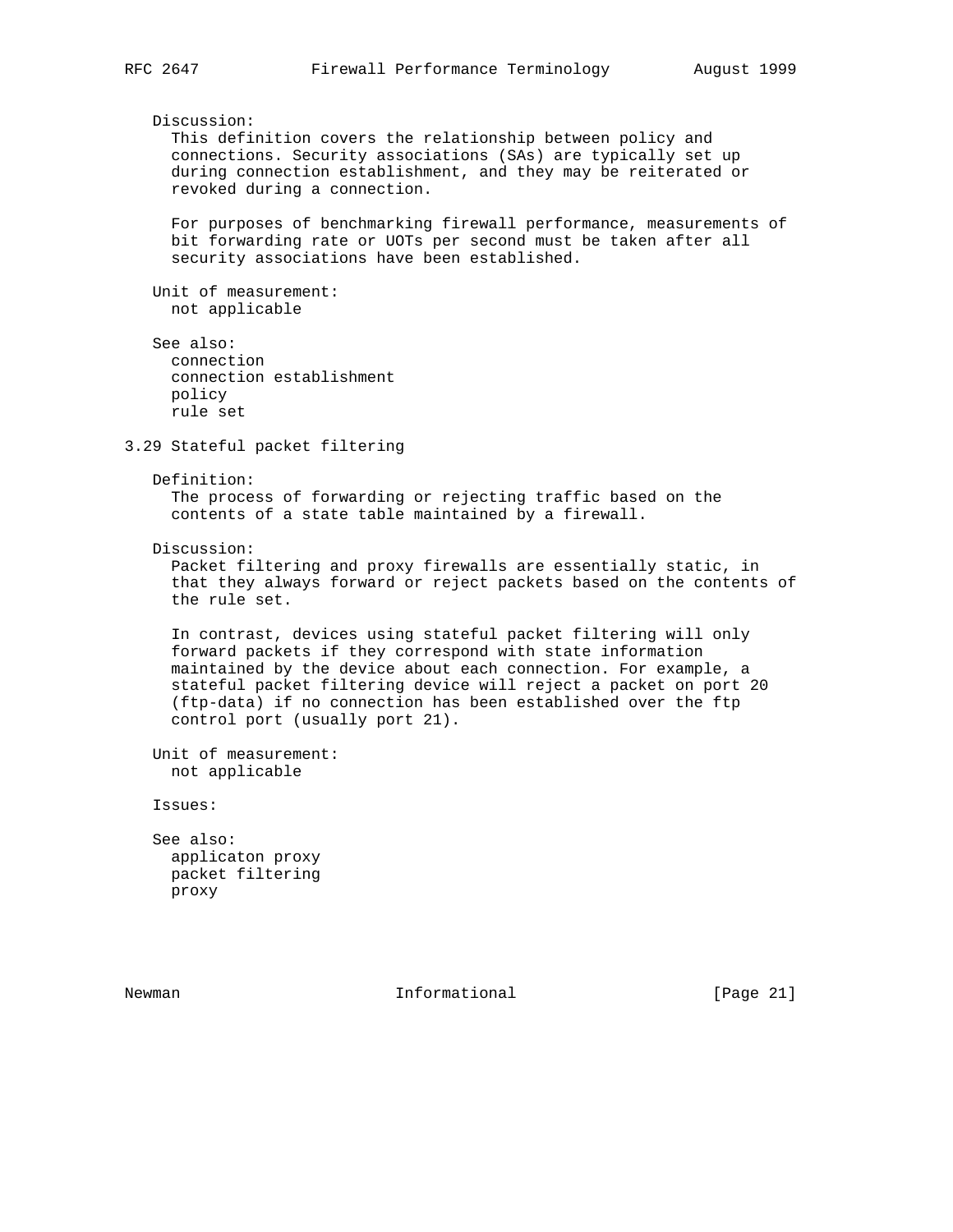3.30 Tri-homed Definition: A firewall with three network interfaces. Discussion: Tri-homed firewalls connect three network segments with different network addresses. Typically, these would be protected, DMZ, and unprotected segments. A tri-homed firewall may offer some security advantages over firewalls with two interfaces. An attacker on an unprotected network may compromise hosts on the DMZ but still not reach any hosts on the protected network. Unit of measurement: not applicable Issues: Usually the differentiator between one segment and another is its IP address. However, firewalls may connect different networks of other types, such as ATM or Netware segments. See also: homed 3.31 Unit of transfer Definition: A discrete collection of bytes comprising at least one header and optional user data. Discussion: This metric is intended for use in describing steady-state forwarding rate of the DUT/SUT. The unit of transfer (UOT) definition is deliberately left open to interpretation, allowing the broadest possible application. Examples of UOTs include TCP segments, IP packets, Ethernet frames, and ATM cells. While the definition is deliberately broad, its interpretation must not be. The tester must describe what type of UOT will be offered to the DUT/SUT, and must offer these UOTs at a consistent rate. Traffic measurement must begin after all connection establishment routines complete and before any connection completion routine begins. Further, measurements must begin after any security associations (SAs) are established and before any SA is revoked. Newman 10 1nformational 1999 [Page 22]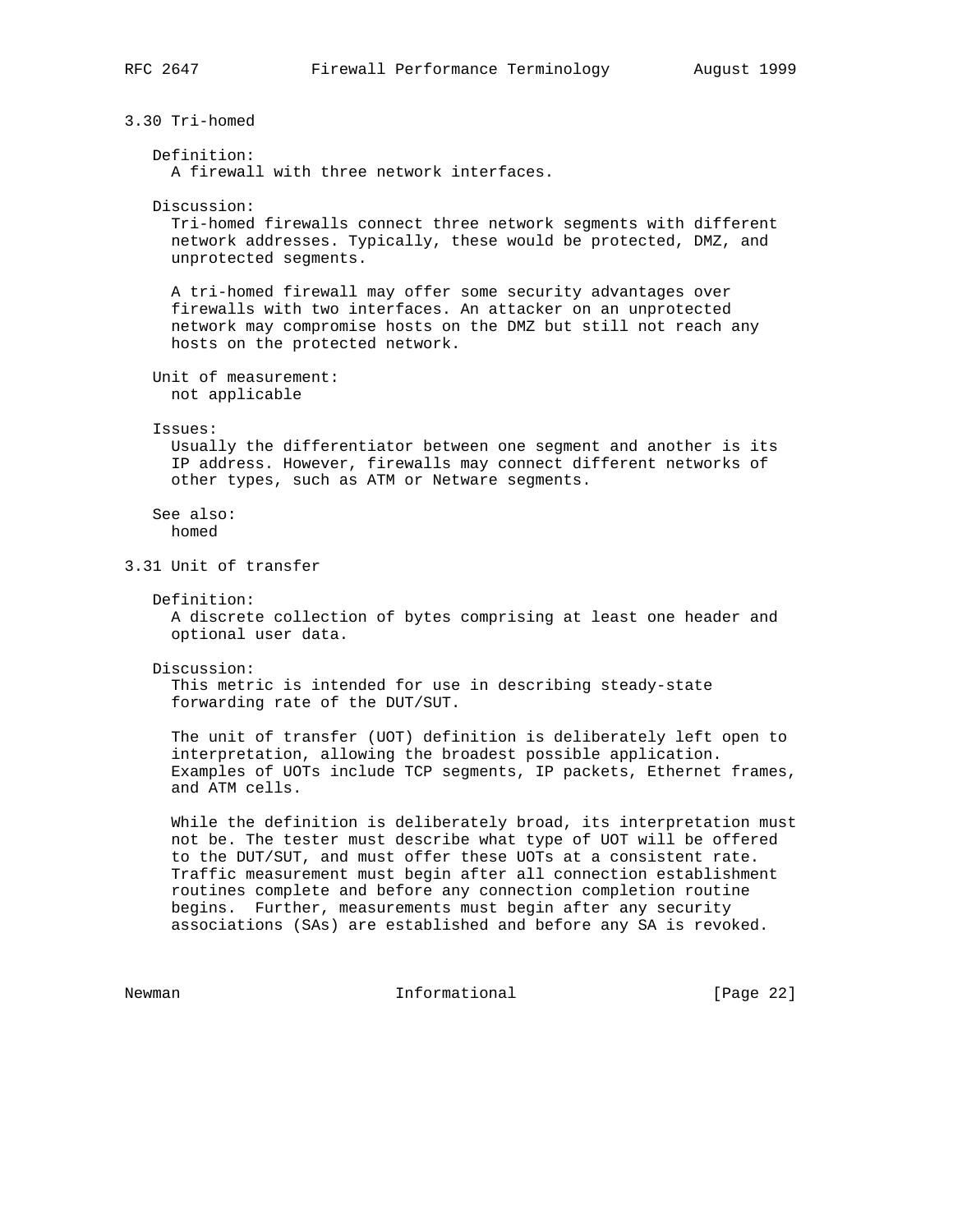```
 Testers also must compare only like UOTs. It is not appropriate,
      for example, to compare forwarding rates by offering 1,500-byte
      Ethernet UOTs to one DUT/SUT and 53-byte ATM cells to another.
   Unit of measurement:
     Units of transfer
     Units of transfer per second
    Issues:
    See also:
     bit forwarding rate
      connection
3.32 Unprotected network
   Definition:
     A network segment or segments to which access is not controlled by
     the DUT/SUT.
    Discussion:
      Firewalls are deployed between protected and unprotected segments.
      The unprotected network is not protected by the DUT/SUT.
     Note that a DUT/SUT's policy may specify hosts on an unprotected
     network. For example, a user on a protected network may be
      permitted to access an FTP server on an unprotected network. But
      the DUT/SUT cannot control access between hosts on the unprotected
     network.
   Unit of measurement:
     not applicable
    Issues:
    See also:
     demilitarized zone (DMZ)
     policy
     protected network
     rule set
3.33 User
    Definition:
     A person or process requesting access to resources protected by the
     DUT/SUT.
```
Newman 10 1nformational 1999 [Page 23]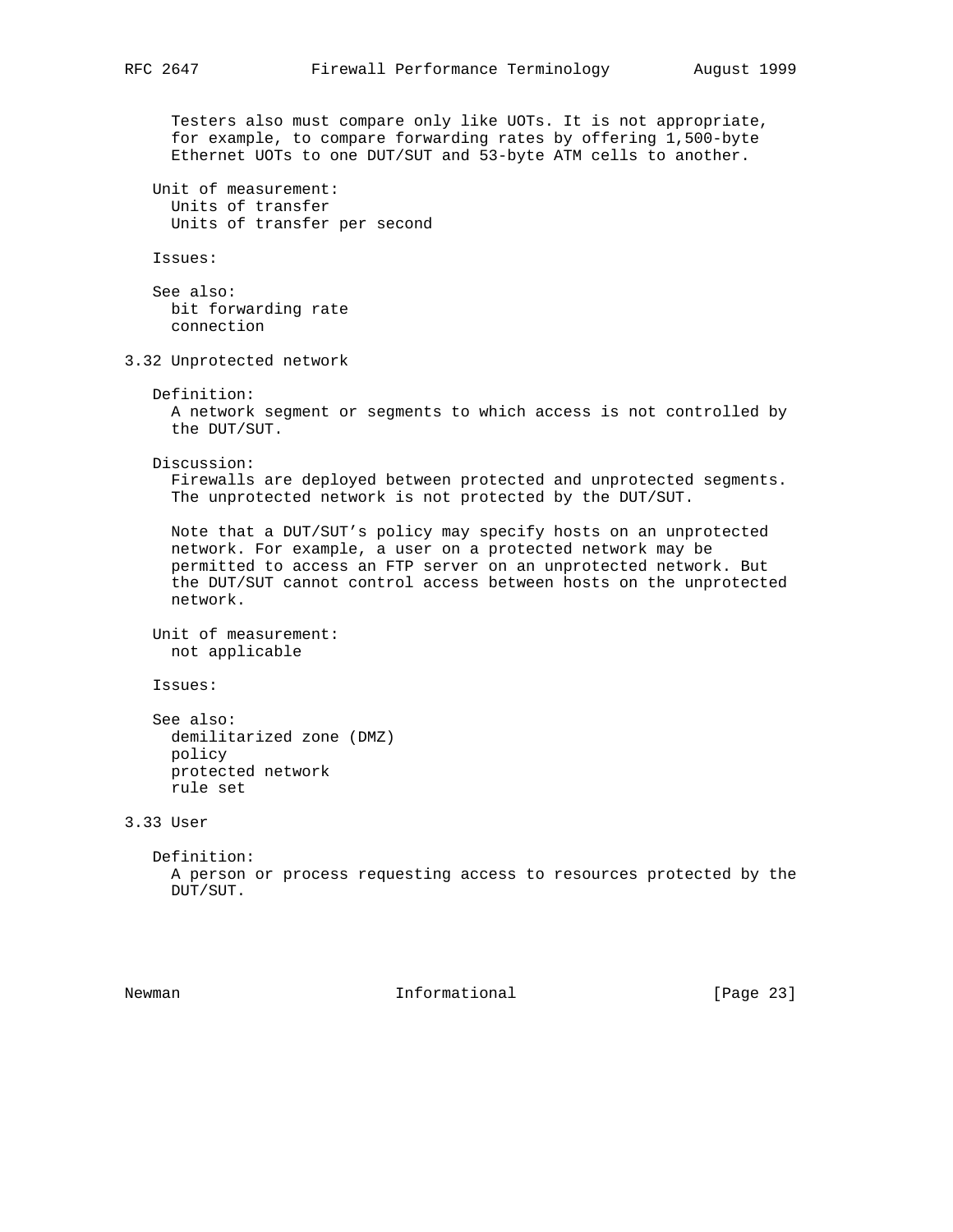#### Discussion:

 "User" is a problematic term in the context of firewall performance testing, for several reasons. First, a user may in fact be a process or processes requesting services through the DUT/SUT. Second, different "user" requests may require radically different amounts of DUT/SUT resources. Third, traffic profiles vary widely from one organization to another, making it difficult to characterize the load offered by a typical user.

 For these reasons, testers should not attempt to measure DUT/SUT performance in terms of users supported. Instead, testers should describe performance in terms of maximum bit forwarding rate and maximum number of connections sustained. Further, testers should use the term "data source" rather than user to describe traffic generator(s).

 Unit of measurement: not applicable

Issues:

 See also: data source

4. Security Considerations

 The primary goal of this memo is to describe terms used in benchmarking firewall performance. However, readers should be aware that there is some overlap between performance and security issues. Specifically, the optimal configuration for firewall performance may not be the most secure, and vice-versa.

 Further, certain forms of attack may degrade performance. One common form of denial-of-service (DoS) attack bombards a firewall with so much rejected traffic that it cannot forward allowed traffic. DoS attacks do not always involve heavy loads; by definition, DoS describes any state in which a firewall is offered rejected traffic that prohibits it from forwarding some or all allowed traffic. Even a small amount of traffic may significantly degrade firewall performance, or stop the firewall altogether. Further, the safeguards in firewalls to guard against such attacks may have a significant negative impact on performance.

 Since the library of attacks is constantly expanding, no attempt is made here to define specific attacks that may affect performance. Nonetheless, any reasonable performance benchmark should take into

Newman 10 1nformational [Page 24]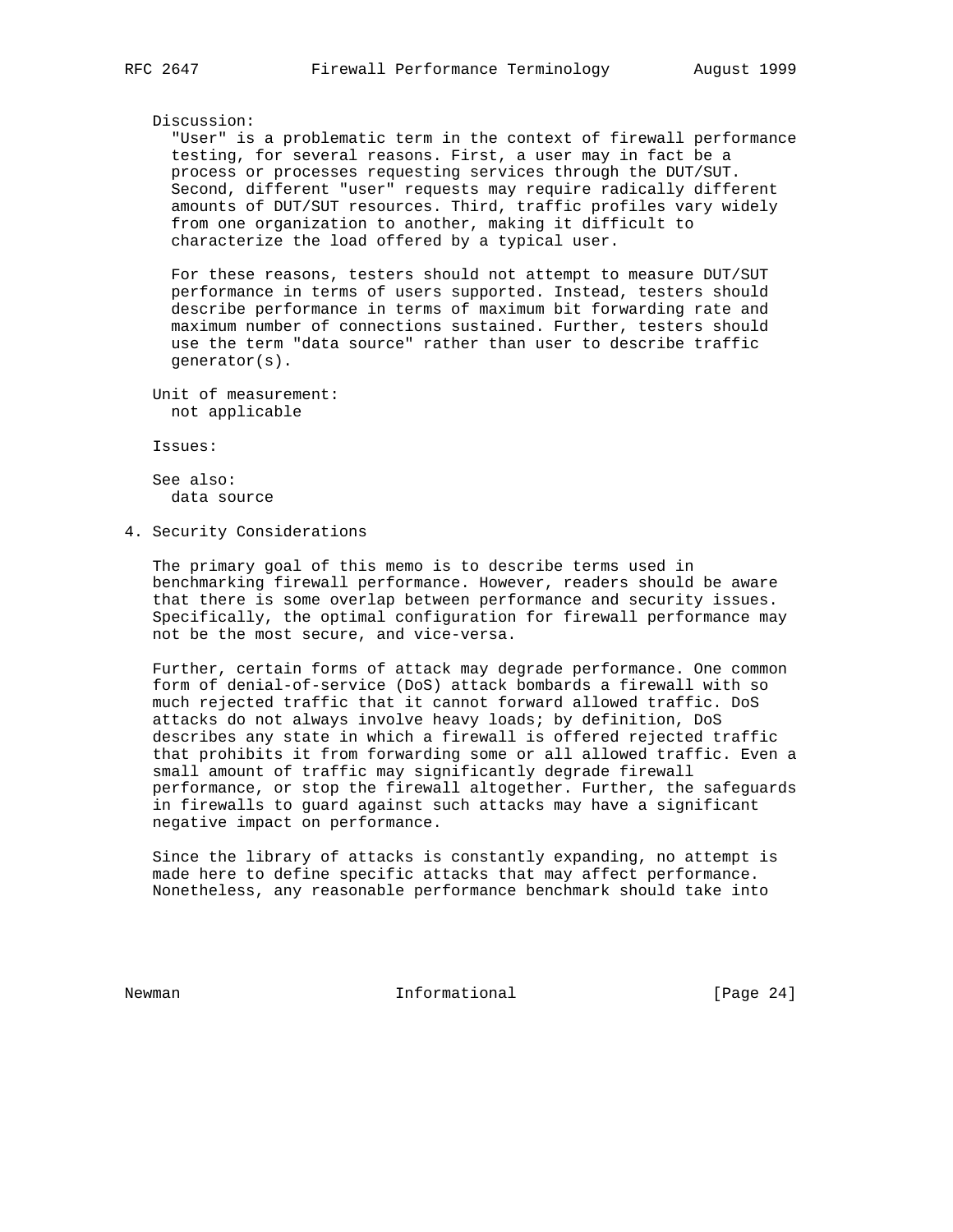consideration safeguards against such attacks. Specifically, the same safeguards should be in place when comparing performance of different firewall implementations.

- 5. References
	- Bradner, S., Ed., "Benchmarking Terminology for Network Interconnection Devices", RFC 1242, July 1991.
	- Bradner, S. and J. McQuaid, "Benchmarking Methodology for Network Interconnect Devices", RFC 2544, March 1999.
	- Mandeville, R., "Benchmarking Terminology for LAN Switching Devices", RFC 2285, February 1998.
	- Rekhter, Y., Moskowitz, B., Karrenberg, D., de Groot, G. and E. Lear, "Address Allocation for Private Internets", BCP 5, RFC 1918, February 1996.
- 6. Acknowledgments

 The author wishes to thank the IETF Benchmarking Working Group for agreeing to review this document. Several other persons offered valuable contributions and critiques during this project: Ted Doty (Internet Security Systems), Kevin Dubray (Ironbridge Networks), Helen Holzbaur, Dale Lancaster, Robert Mandeville, Brent Melson (NSTL), Steve Platt (NSTL), Marcus Ranum (Network Flight Recorder), Greg Shannon, Christoph Schuba (Sun Microsystems), Rick Siebenaler, and Greg Smith (Check Point Software Technologies).

7. Contact Information

 David Newman Data Communications magazine 3 Park Ave. 31st Floor New York, NY 10016 USA

 Phone: 212-592-8256 Fax: 212-592-8265 EMail: dnewman@data.com

Newman 10 1nformational [Page 25]